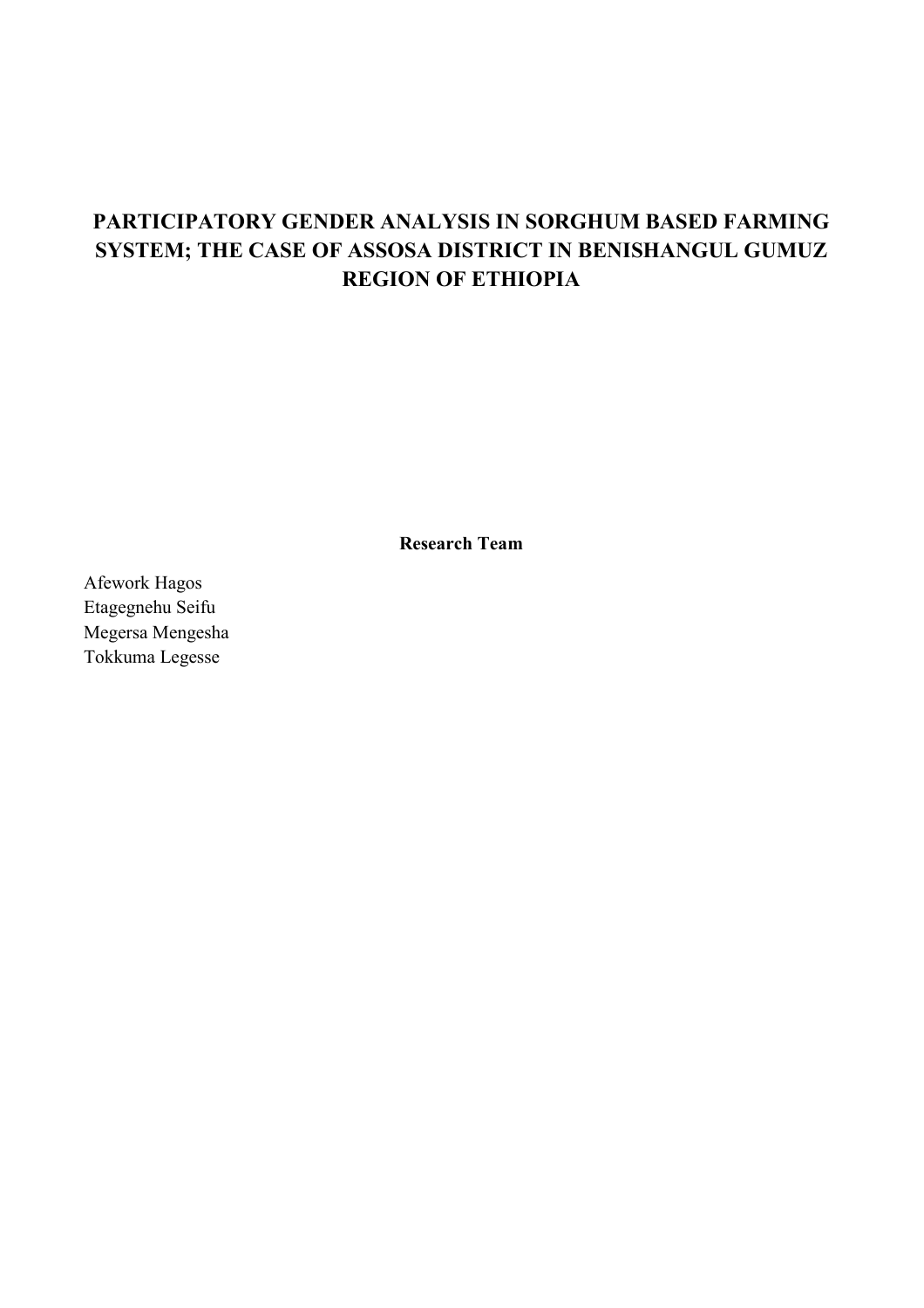<span id="page-1-0"></span>

| 1.    |                                                                                    |  |
|-------|------------------------------------------------------------------------------------|--|
| 2.    |                                                                                    |  |
| 2.1.  |                                                                                    |  |
| 2.2.  |                                                                                    |  |
| 3.    |                                                                                    |  |
| 3.1.  |                                                                                    |  |
| 3.2.  |                                                                                    |  |
| 3.3.  |                                                                                    |  |
| 3.4.  |                                                                                    |  |
| 3.5.  |                                                                                    |  |
| 3.6.  |                                                                                    |  |
| 3.7.  | Reproductive Role of Gender and Family Members in Sorghum-Based Farming System  21 |  |
| 3.8.  |                                                                                    |  |
| 3.9.  |                                                                                    |  |
| 3.10. | Main Sources of Information on Sorghum Production and Extension Services25         |  |
| 3.11. |                                                                                    |  |
| 3.12. |                                                                                    |  |
| 3.13. |                                                                                    |  |
| 4.    |                                                                                    |  |
| 5.    |                                                                                    |  |
| 5.1.  |                                                                                    |  |
| 5.2.  |                                                                                    |  |
| 6.    |                                                                                    |  |

# **Table of Contents**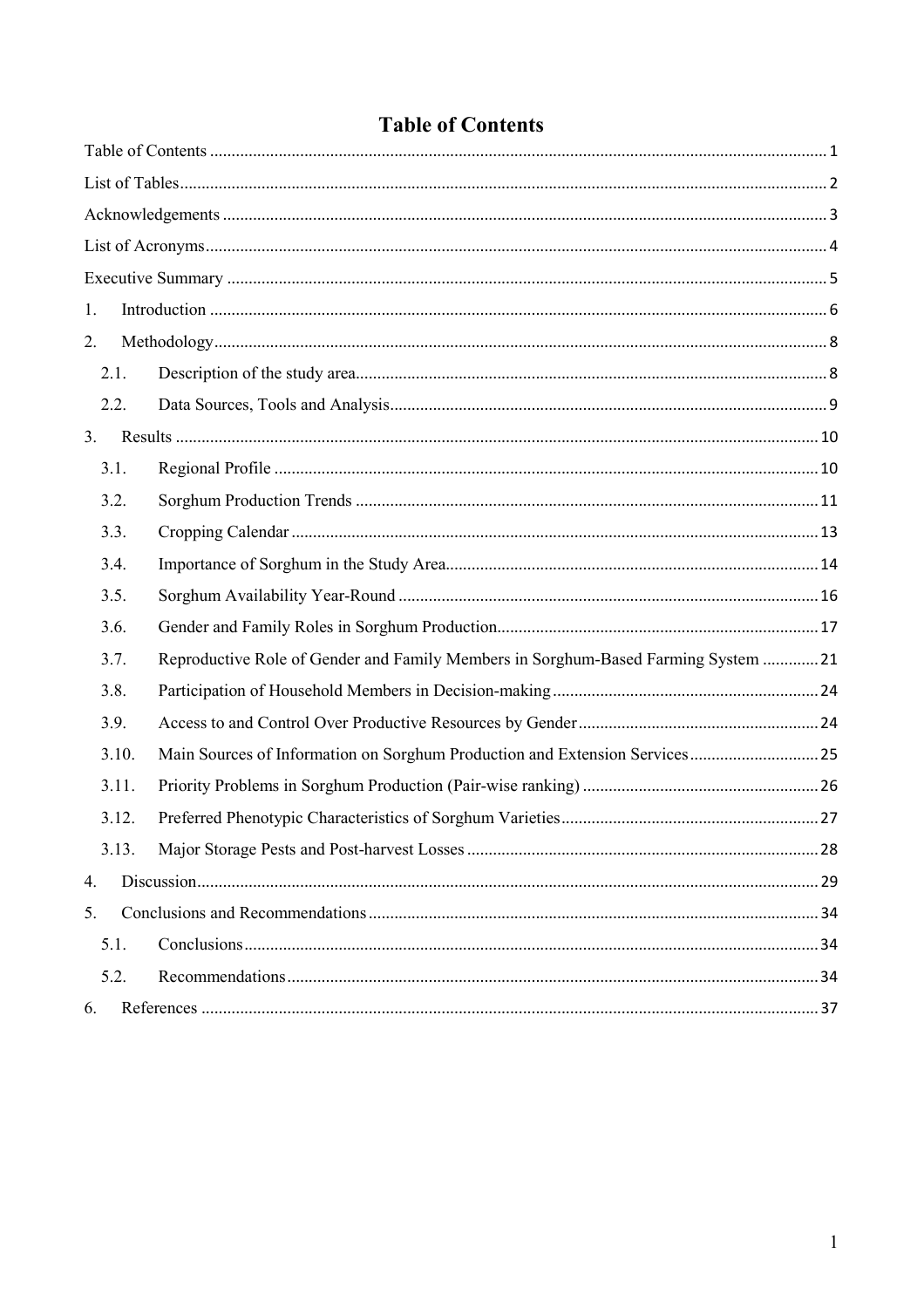# **List of Tables**

<span id="page-2-0"></span>

| Table 5. Rank of Importance of Sorghum Compared to Other Crops (pair-wise matrix)16  |  |
|--------------------------------------------------------------------------------------|--|
|                                                                                      |  |
|                                                                                      |  |
|                                                                                      |  |
|                                                                                      |  |
|                                                                                      |  |
| Table 11. Access to and Control Over Productive Resources (Indigenous Communities)24 |  |
|                                                                                      |  |
|                                                                                      |  |
|                                                                                      |  |
|                                                                                      |  |
|                                                                                      |  |
|                                                                                      |  |

# **List of Figures**

| Figure 2. Sorghum-producing households, area, and production in Benishangul Gumuz region 11 |  |
|---------------------------------------------------------------------------------------------|--|
|                                                                                             |  |
|                                                                                             |  |
|                                                                                             |  |
|                                                                                             |  |
|                                                                                             |  |
|                                                                                             |  |
|                                                                                             |  |
|                                                                                             |  |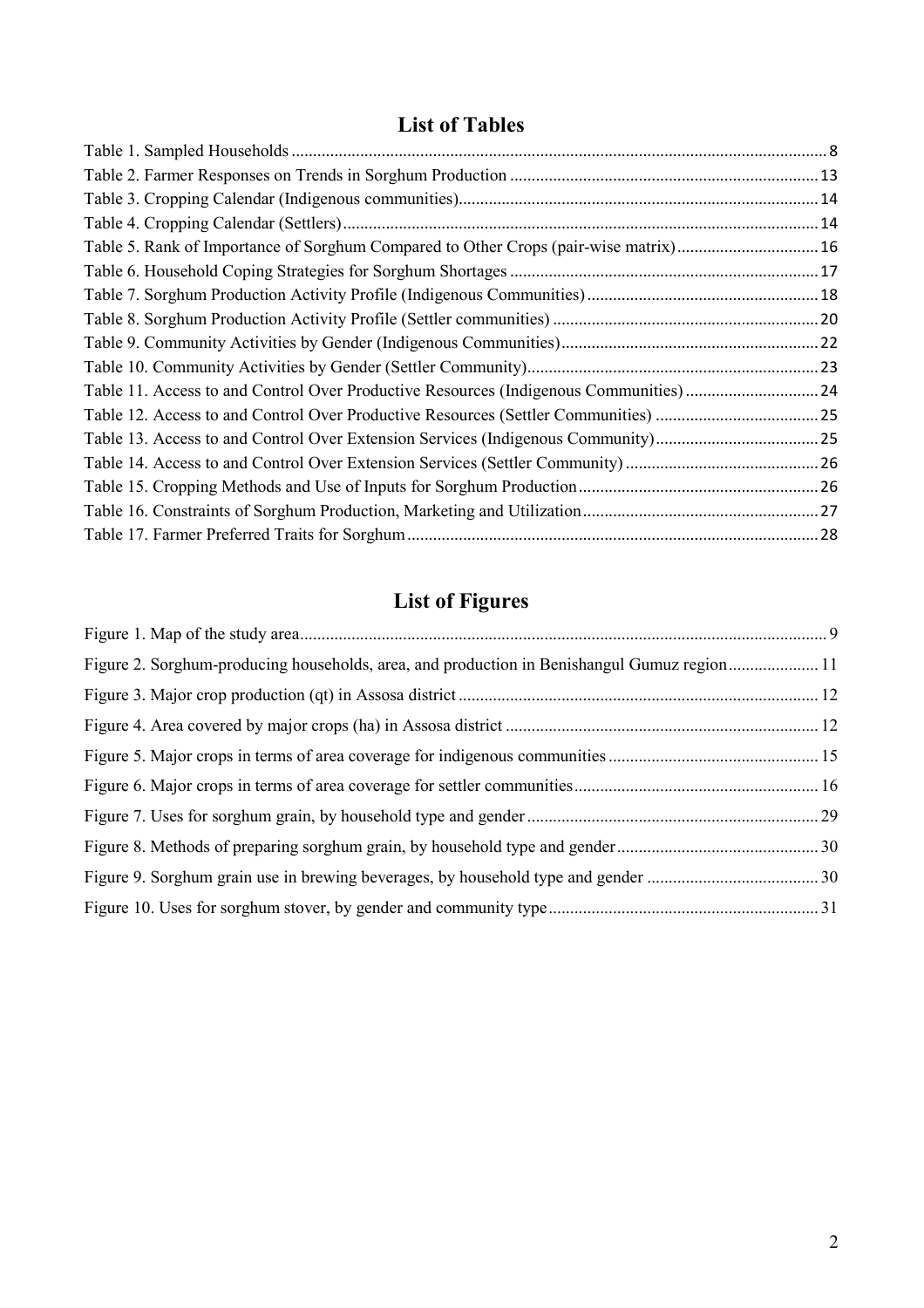# **Acknowledgements**

<span id="page-3-0"></span>We would like to acknowledge AsARC Director Assefa Gidessa for his facilitation and positive responses during the field survey; without his keen support, the data collection process would have been impossible. Also, we appreciate the woreda agriculture experts for their assistance identifying major sorghum-producing kebeles. The development agents also were appreciated for their participation in focus group discussions, key informants' interviews, and farmers' identification and selection. We deeply appreciate the farmers of Nebar Komeshga and Selga 24 who volunteered their time and willingness for focus group discussions and gave relevant information for the intended research. Finally, we acknowledge SMIL for their support of this project to mainstream gender research in in Ethiopia.

This report is made possible by the generous support of the American People through the United States Agency for International Development (USAID). The contents are the responsibility of the authors and do not necessarily reflect the views of USAID or the United States Government.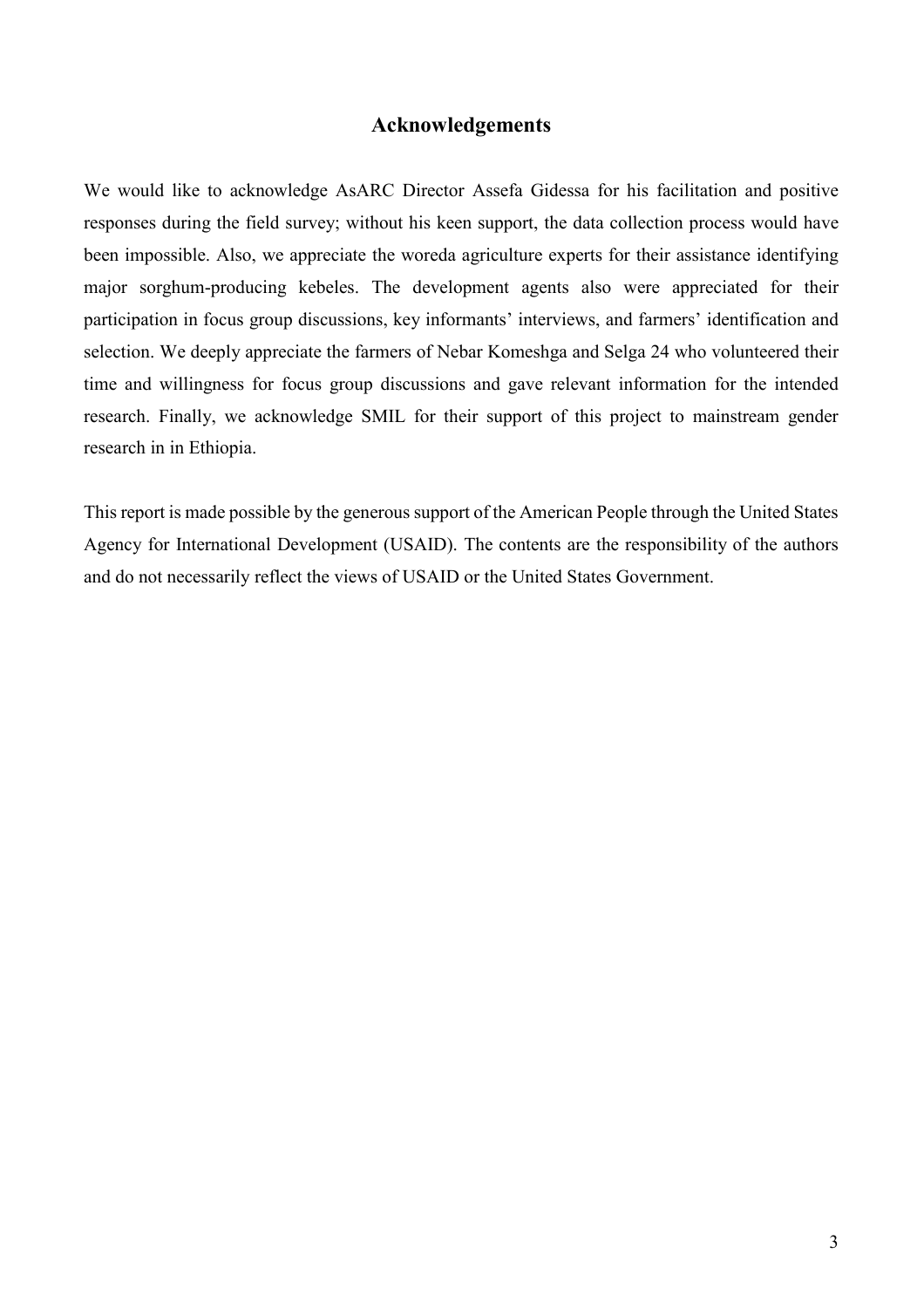# **List of Acronyms**

<span id="page-4-0"></span>

| <b>AsARC</b> | Assosa Agricultural Research Center          |
|--------------|----------------------------------------------|
| CSA          | <b>Central Statistics Agency</b>             |
| DAS          | Development Agents                           |
| <b>EIAR</b>  | Ethiopian Institute of Agricultural Research |
| FGDs         | Focus Group Discussion                       |
| <b>FHHs</b>  | Female-Headed Households                     |
| KAs          | Kebele Administrations                       |
| <b>MHH</b>   | Male-Headed Households                       |
| <b>NGOs</b>  | Non-Governmental Organizations               |
| <b>PRA</b>   | Participatory Rural Appraisal                |
| SMIL         | Sorghum and Millet Innovation Lab            |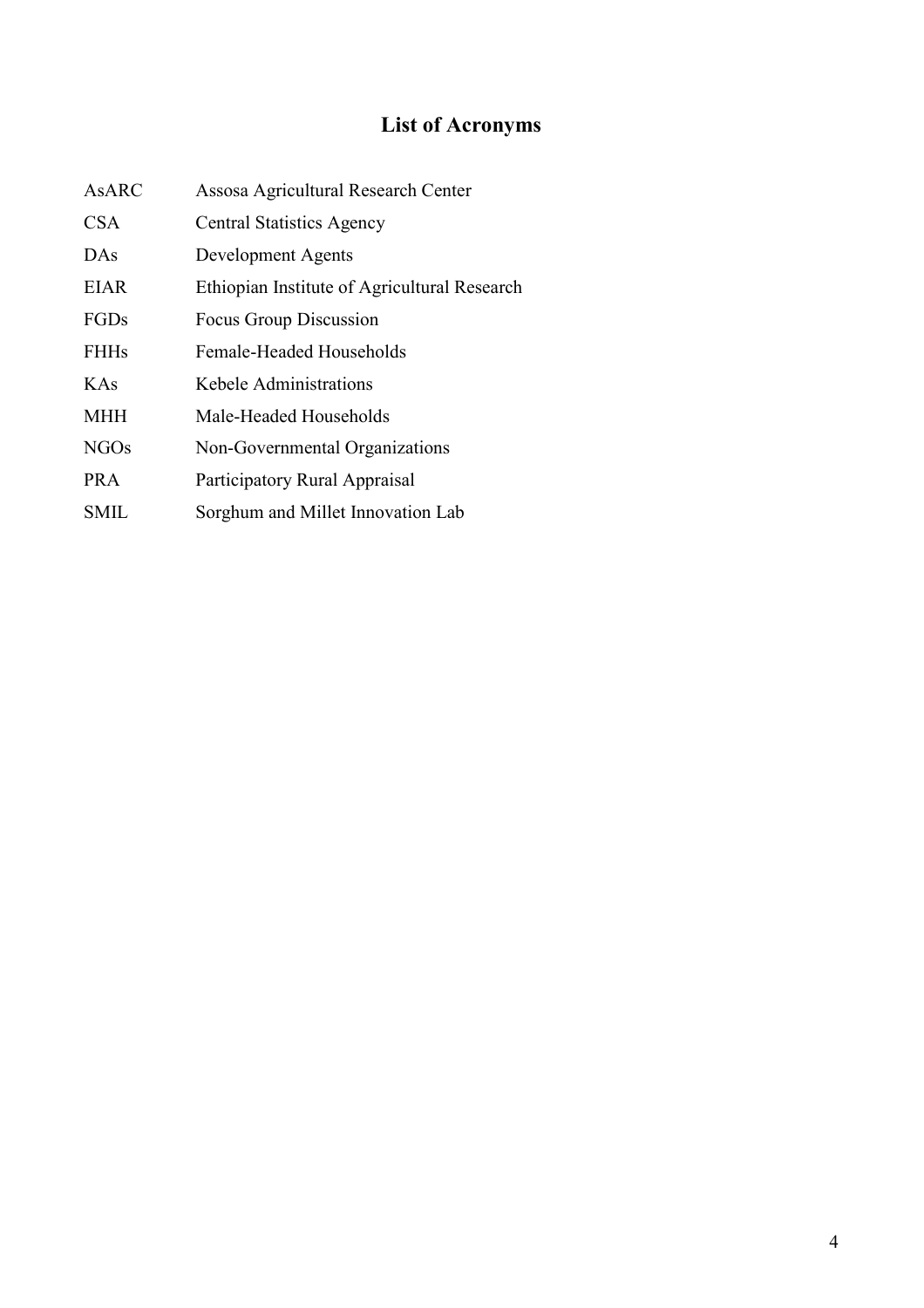### **Executive Summary**

<span id="page-5-0"></span>Sorghum is the major food crop in area cultivation and production in Benishangul Gumuz region in general and in Assosa woreda in particular. Thus, sorghum has multiple values for smallholder farmers in terms of food, feed and fuel for cooking. However, the major constraints of sorghum production, marketing and utilization have not yet been studied. Consequently, this research identified the production, marketing and utilization constraints along the sorghum value chain and the role of gender in sorghum-based farming systems in indigenous and settler communities in Assosa woreda. Biotic and abiotic factors constraining sorghum production were also identified.

With these factors in mind, this research also analyzed the reproductive and productive roles of household members by gender. It was determined that women and girls contributed significantly to the agriculture sector at a micro level by engaging in productive, reproductive and community services. However, their contribution was not recognized. Consequently, though the labor contribution of women remained at its highest level, research, extension and development interventions were skewed towards men. For this reason, women's participation in extension services, such as access to credit, improved seeds and fertilizers, and control over productive factors such as land was limited.

Therefore, it is suggested that research and development endeavors focus on solving the major production and marketing constraints along sorghum value chain to improve production and productivity of sorghum. This could be achieved by generating high-yielding varieties with disease and pest resistance. We also suggest that further empirical evidence is needed on the role of gender in agriculture at the regional level, in order to craft appropriate policy and strategies to mainstream gender. Access to extension services and productive resources such as inputs, improved farm implements, extension education and credit should be created especially for women, especially those in female-headed households. Training on sorghum productive activities should be targeted, based on the labor contribution of different genders and households to improve production and productivity.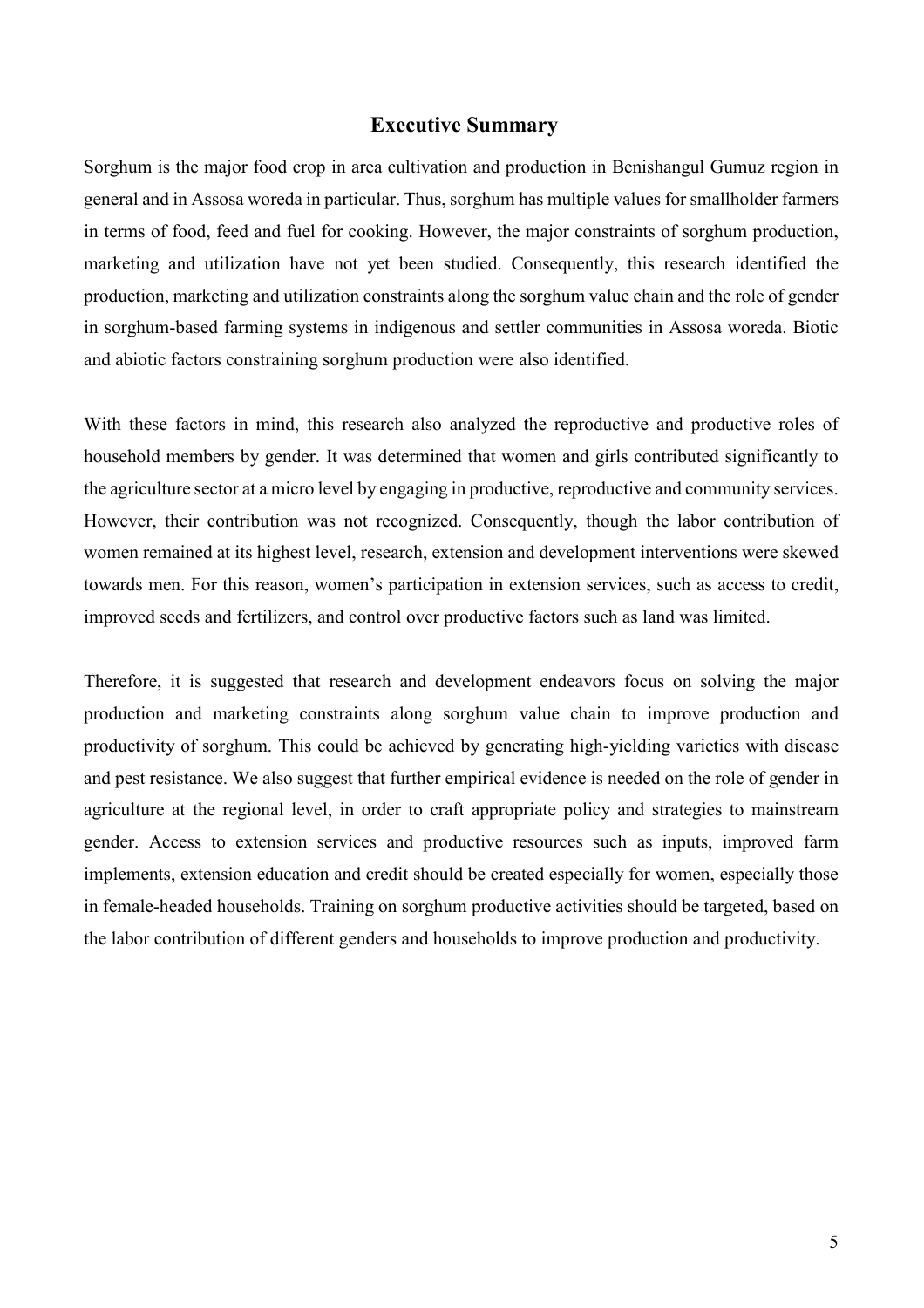## **1. Introduction**

<span id="page-6-0"></span>Sorghum is one of the staple food crops for both indigenous and settler communities in the Benishangul Gumuz region in general, and Assosa woreda in particular. This region is the center of diversity for sorghum, and the crop is grown in agro-ecological zones ranging from *Kurmuk (*hot to warm moist lowland plains) with altitudes ranging from 500-1200 m, to Mao-komo special woreda with maximum altitudes ranging up to 1900 m. Moreover, the Assosa and Kamashi zones and the Mao-komo special woreda are mid-altitude zones (between 1600 and 1900 m) and dry lowlands and wet lowlands with elevations of less than 1600 m, according to sorghum-growing agro-ecology classifications.

In Assosa, sorghum is the second staple crop next to maize in terms of production, and the livelihood of the area's smallholder farmers highly depends on it. Although sorghum remains an important crop providing farmers with both food and economic benefits, it could give a better yield in marginal land, unlike other cereal crops. Moreover, relative to other crops' agricultural practices (e.g., land preparation and weeding) sorghum production consumes less human power and it is also easy to thresh. The per-capita consumption of sorghum has increased in areas affected by adverse climate conditions that favour the production of sorghum (as a drought-tolerant crop) instead of other cereals in Ethiopia (Demeke, 2013).

In Benishangul Gumuz, the role of gender in sorghum production is as yet undetermined. Preliminary survey results showed that farmers relied mainly on manual methods of labor for sorghum cultivation, supplied mostly by family labor. Especially in the region's indigenous communities, men and women, as well as children, play a tremendous role in food security. For instance, most household members are involved in all agricultural activities such as plowing by hand, hoeing, weeding, harvesting and threshing (AsARC, unpublished 2006). In addition to these activities, women cared for children, fetched water, gathered firewood, cooked, processed milk and kept animals.

Gender division of labour is not only related to the work done by men and women but also recognizing that men and women do different work and, hence, possess different types of indigenous knowledge. In addition to on-farm activities and household duties, women in Assosa dominated the marketing activities for sorghum production. Women often threshed and winnowed sorghum, while the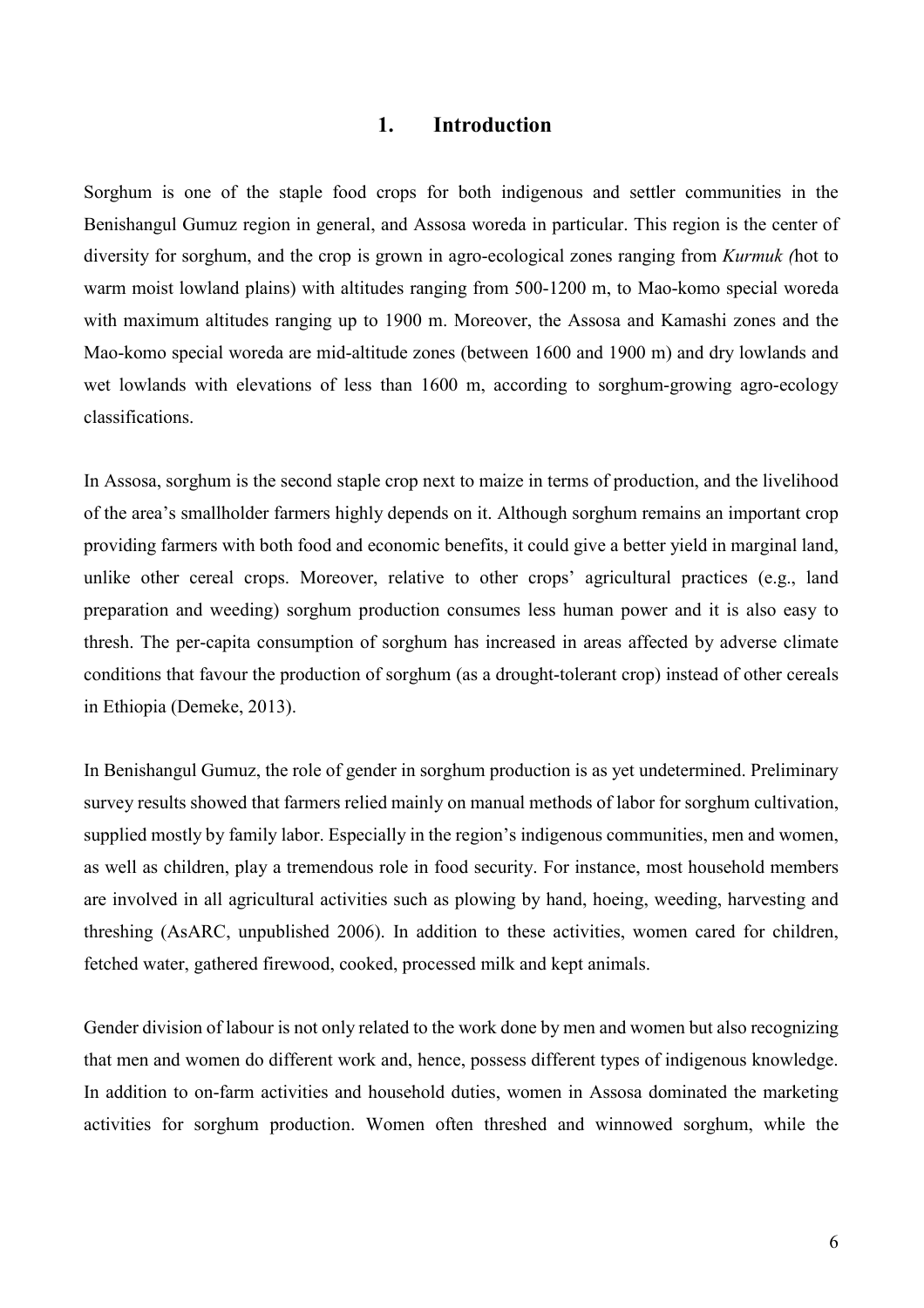fabrication of hoe handles and construction of storage sheds were activities solely for men. Women had more knowledge of cooking, food processing, preservation and storage.

This research was conducted under guidance and training given by senior EIAR staff and improved by key stakeholders. Accordingly, a team of researchers from various disciplines (agricultural economist, breeder, agronomist and crop protection) was established, and data were collected using PRA techniques. This research provides the details of the major constraints and the role of gender along sorghum value chains.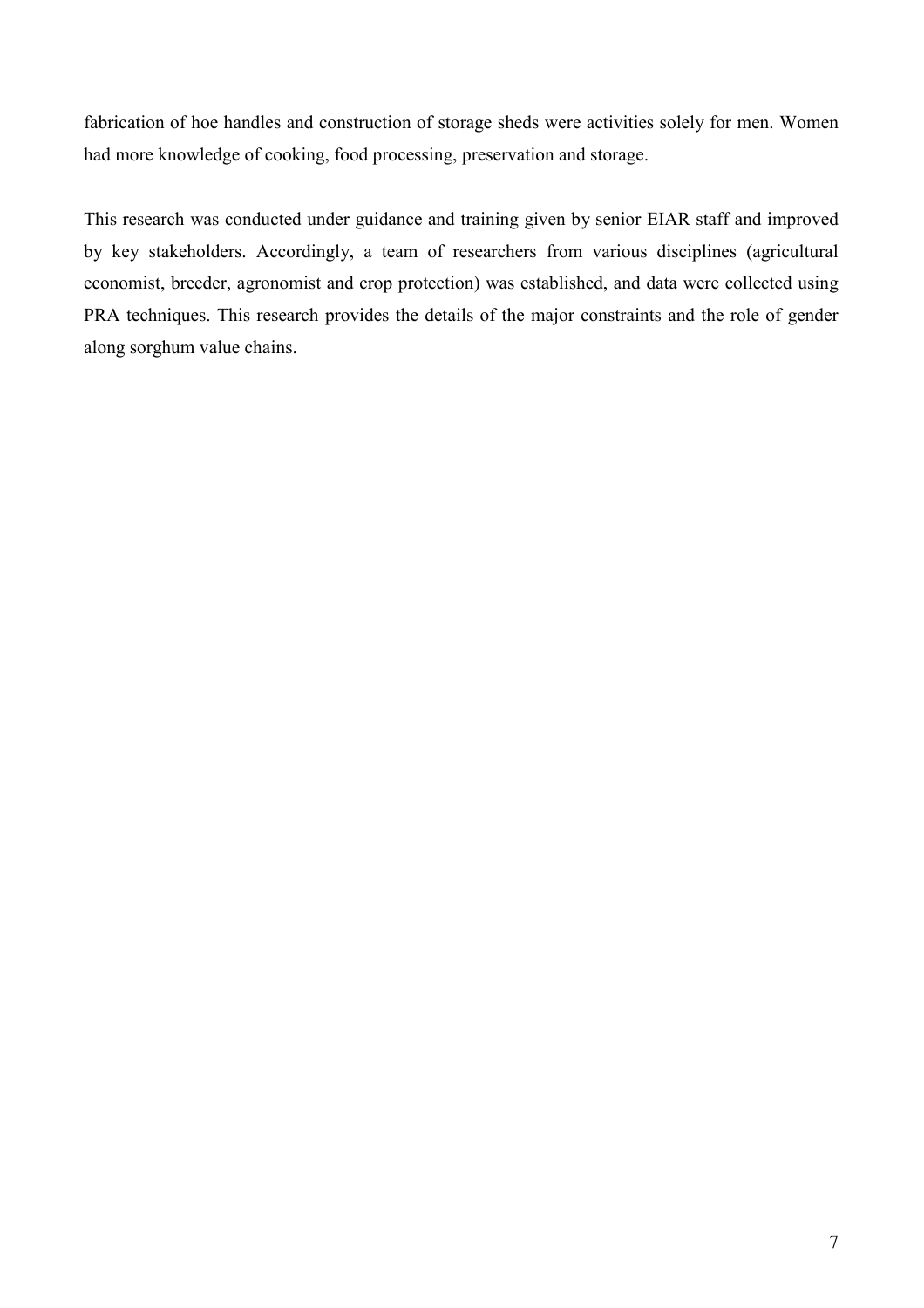## **2. Methodology**

#### <span id="page-8-1"></span><span id="page-8-0"></span>**2.1.Description of the study area**

Assosa Zone has seven districts, and the research group selected Assosa district due to its sorghum production potential. Assosa district is inhabited mostly by indigenous (Berta) and settlers from Amhara, Tigray and Oromia. Assosa district has 78 KAs; 38 of them are indigenous and the remaining 76 are settlers. These communities have their own long-developed farming and livestock practices and natural resource management (forestry and soil). Socio-economic resources such as land holding and farming implements are different between the two communities. Depending on these criteria, two major sorghum growing Kebele Associations (KAs), namely Nebar Komeshga (indigenous) and Selga 24 (settlers) were selected for this study.

| Group type    | # of<br>residents | <b>Type of Community</b> |
|---------------|-------------------|--------------------------|
| <b>FHH</b>    | 8                 | Indigenous               |
| Married Women | 12                | Indigenous               |
| <b>MHH</b>    | 12                | Indigenous               |
| <b>FHH</b>    | 12                | Settlers                 |
| Married Women | 9                 | Settlers                 |
| <b>MHH</b>    | 12                | settlers                 |
| <b>Total</b>  | 65                |                          |

<span id="page-8-2"></span>**Table 1. Sampled Households**

The results were based on data collected using PRA tools selected from major sorghum-growing kebeles located in Assosa during the 2017 cropping season. Farming systems were stratified into KAs (settlers and indigenous) and sorghum growers were selected based on their experience, knowledge and gender in consultation with DAs and woreda experts. Accordingly, six FGDs were established (Table 1). Data related to production, marketing and utilization, gender roles and other socio-economic and institutional factors were collected.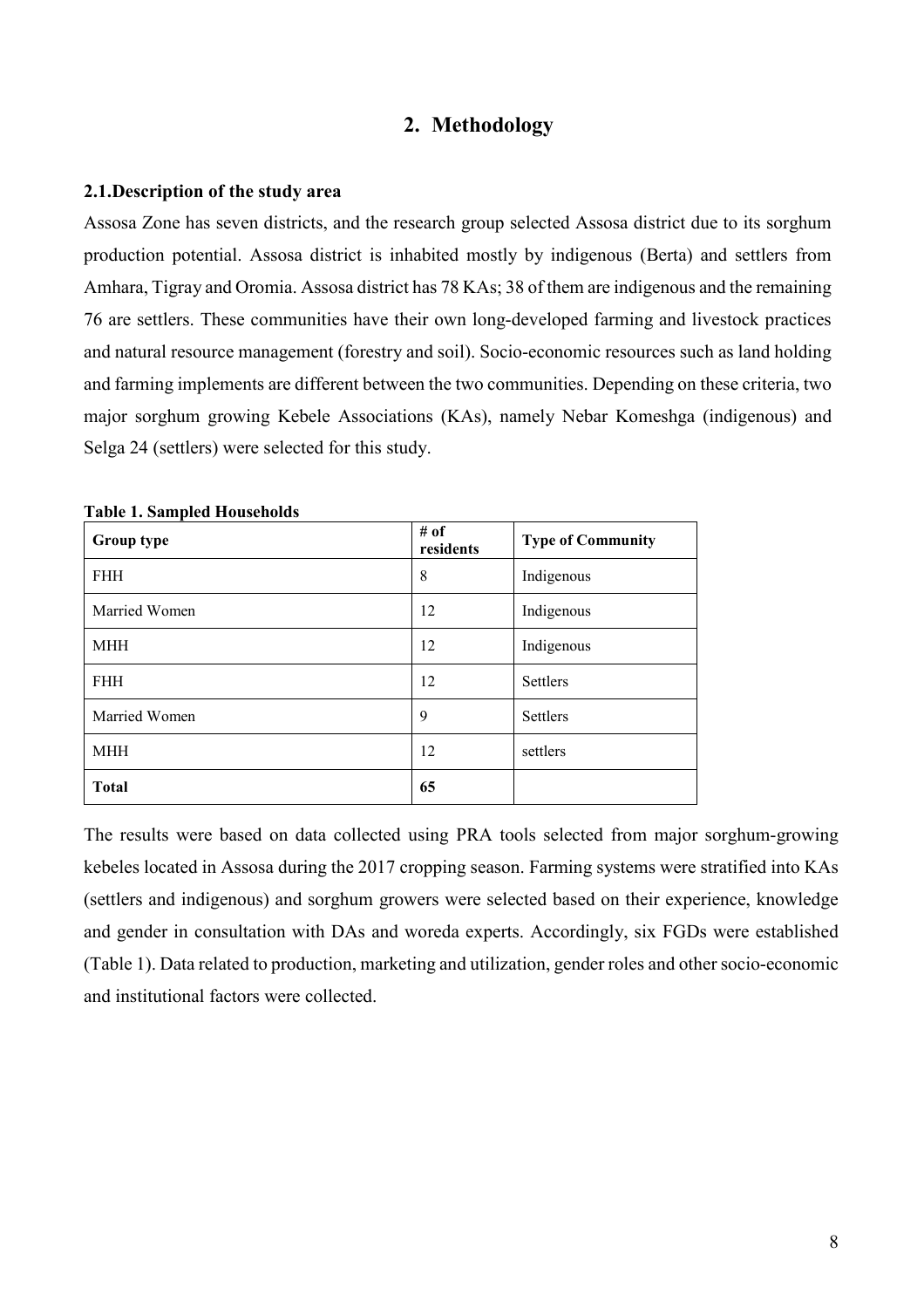

<span id="page-9-1"></span>Figure 1. Map of the study area

## <span id="page-9-0"></span>**2.2. Data Sources, Tools and Analysis**

The research reviewed and analyzed results using existing secondary data with an emphasis on trends in sorghum production, marketing, value chain and other secondary data relevant for analysis and gap identification. The secondary data were collected from relevant sources such as published and unpublished regional and woreda level documents, journal articles, and others.

Moreover, primary data were collected and generated using FGDs and a semi-structured checklist. To achieve the stated objective, descriptive data analysis was employed to analyze the role of gender in sorghum farming systems using proportional piling, T-Tables, ranking, seasonal calendars and trend analysis. The collected data were compiled and analyzed using appropriate statistical methods. The quantitative and qualitative data were analyzed based on descriptive and narrative analysis technique, respectively.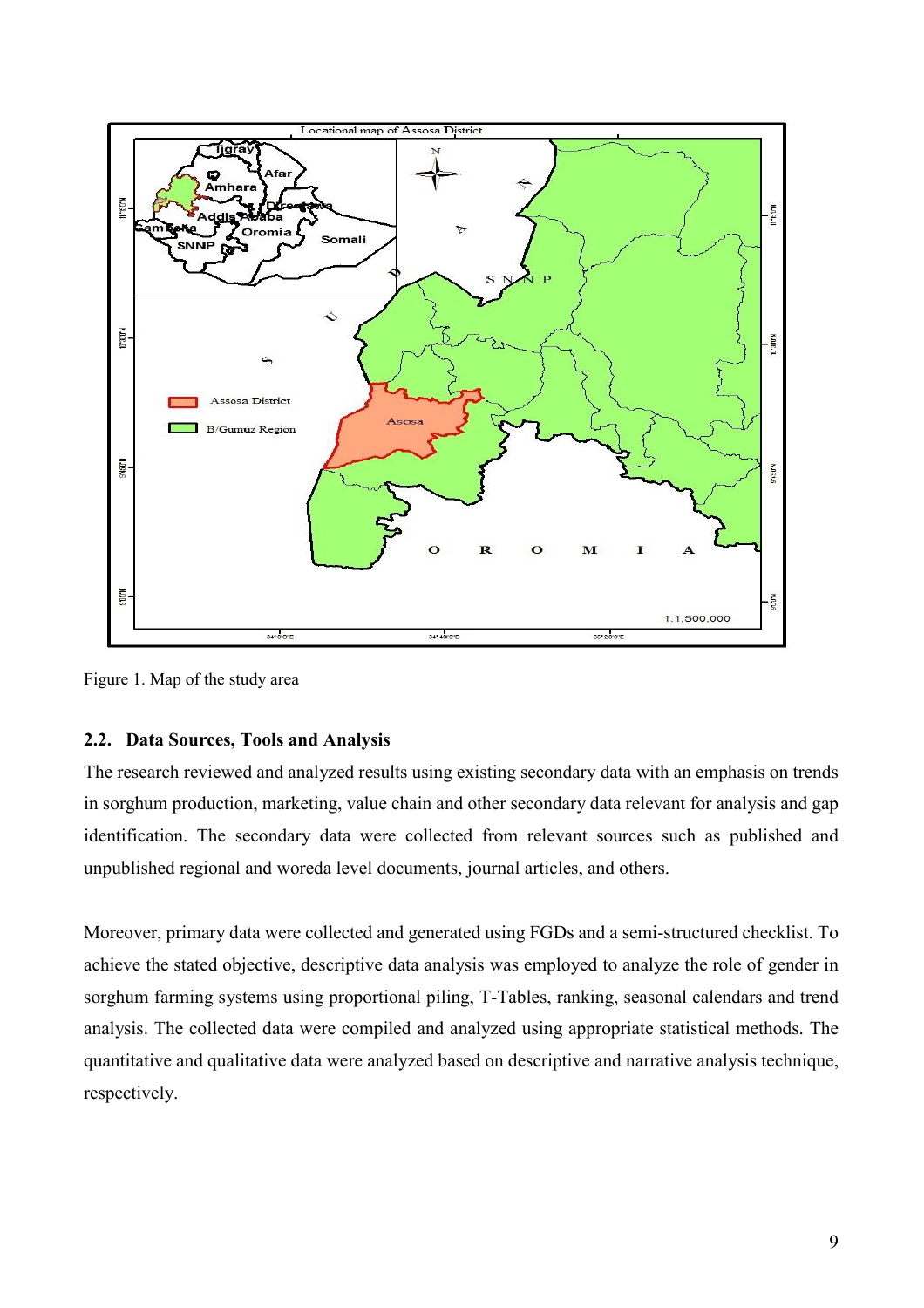### **3. Results**

## <span id="page-10-1"></span><span id="page-10-0"></span>**3.1. Regional Profile**

Benishangul Gumuz has an estimated area of 51,000 km<sup>2</sup> and is located in the northwestern part of Ethiopia. It shares common borders with the state of Amhara in the east, Sudan in the northeast, and the state of Oromia in the south. It is divided into three administrative zones, 19 woredas (two of them special woredas), and 33 kebeles (the smallest administrative units). Metekel is the largest zone with an area of 26,272 km<sup>2</sup> followed by Assosa (14,166 km<sup>2</sup>), and Kamashi (8,850 km<sup>2</sup>).

Benishangul Gumuz has a diverse topography and climate. The latter includes the familiar traditional zones: *kola*, *dega* and *woyna dega*. About 75% of the region is classified as *kola* (lowlands), with an elevation ranging from 550 to 2,500 meters. Average annual temperatures are between 20-25 C, but during the hottest months (January - May) the region can reach temperatures from 28-34 C. In Assosa, the annual minimum and maximum mean temperature for the last 26 years is 12.4 C and 27.8 C, respectively. The rainy season lasts from May to October with rainfall amounts ranging from 500 to 1800 mm. Elevations in Assosa range from 600 m in the areas bordering Sudan to over 2500 m.

According to a July 2011 population projection, the population was estimated at 938,996 of which 51% were males and 49% were females (CSA, 2013). Rural population was estimated at 788,893 while the urban population was about 150,103 which indicates that agriculture is the mainstay of this regional state. The main annual crops grown in Benishangul-Gumuz include maize, sorghum, haricot bean, sesame, noug, millet and peanut. The *meher* growing season (April to September/October) accounts for 100% of the region's annual crop production. Other sources of income in the region include small-scale gold mining (which is limited to certain woredas), wild foods collection (which is threatened by heavy deforestation largely by wild fires and settlement activities) and wage labor.

Sorghum remains the first crop in area of cultivation in Benishangul Gumuz. In the 2013 cropping season, it accounted for about 65,933.36 cultivated hectares while maize was the second cereal crop, accounting for 49,476.37 cultivated hectares. The average regional productivity level of sorghum was below the national average productivity level (Figure 2) (CSA, 2013).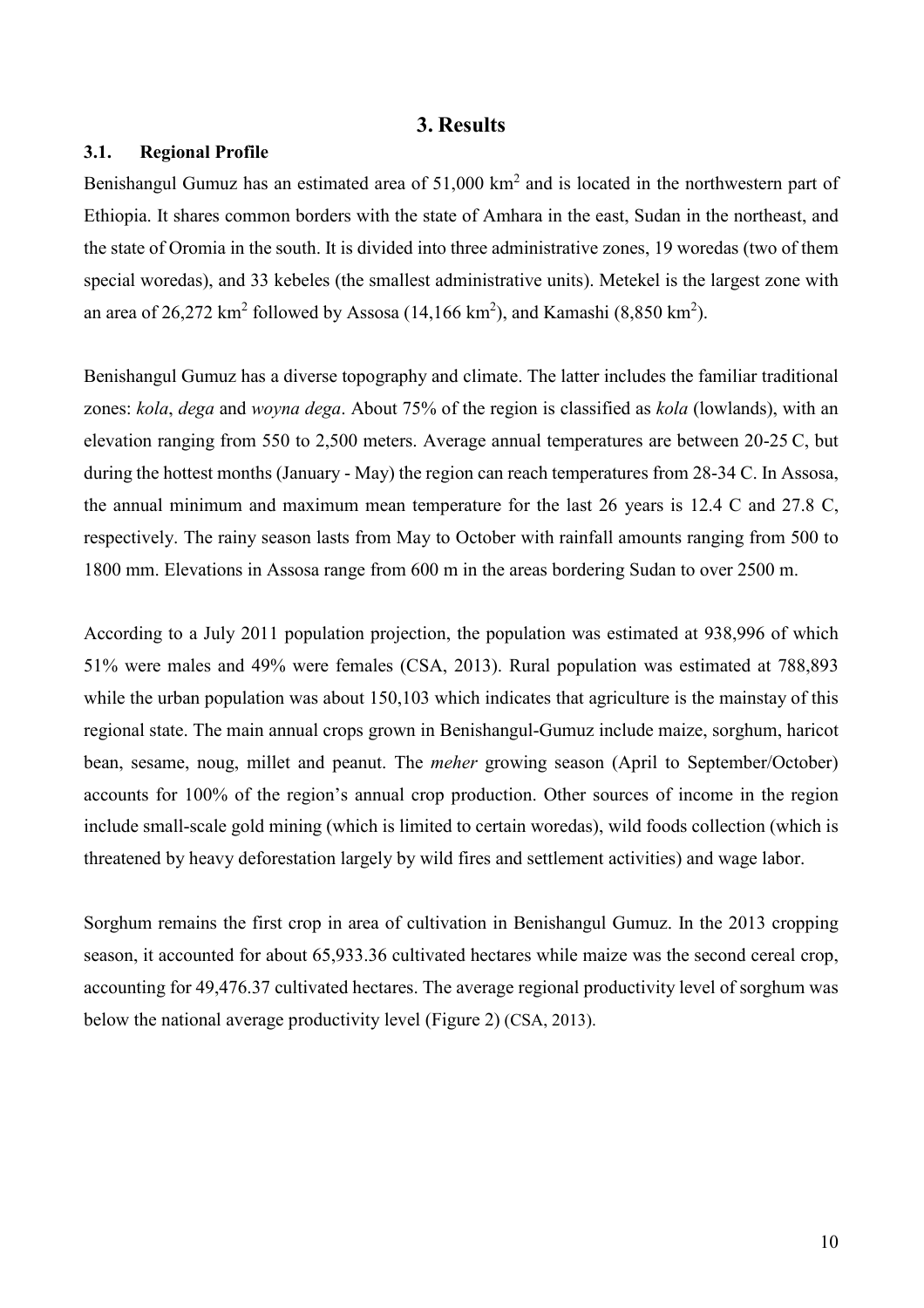

<span id="page-11-1"></span>Figure 2. Sorghum-producing households, area, and production in Benishangul Gumuz region

Improved sorghum varieties, information and technology transfer in Assosa is dominated by the regional agriculture bureau structure. Training on crop production and post-harvest is provided by regional-, zone-, district- and kebele-level experts. Agricultural research centers, governmental and non-governmental input and service providers are sources of improved technologies, training on crop production and extension services. The technology transfer modalities in Assosa are demonstration plots done on farms, research stations and FTC, exhibitions, farmers' exchanges and field visits, media and training. However, farmers in Assosa have limited access to information on input and output markets.

#### <span id="page-11-0"></span>**3.2. Sorghum Production Trends**

To elucidate sorghum production trends at district level, the project team used seven consecutive years of data complemented by FGD results. Consequently, results showed that sorghum production in Assosa increased from the year 2010 to 2011. However, it showed a decreasing trend for the years 2012 and 2013 while increasing from 2014 to 2016 (Figure 3).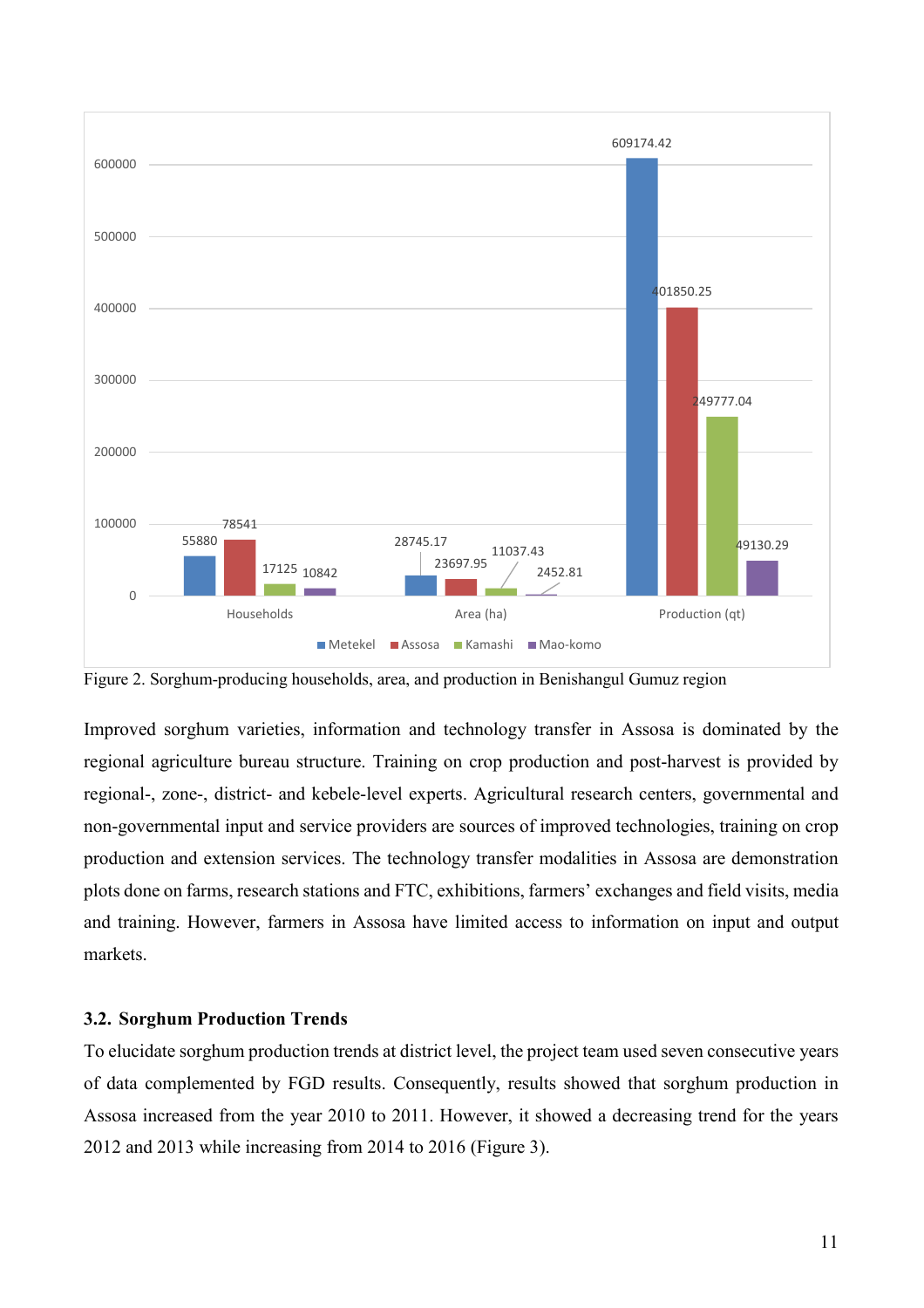

<span id="page-12-0"></span>*Source: Assosa Woreda Agricultural and Rural Development office, 2017.* Figure 3. Major crop production (qt) in Assosa district

However, sorghum remained first in terms of area production at the district level, followed by maize (Figure 4). Farmers increased their sorghum cultivation from 2010 to 2011, decreased sorghum cultivation for 2012 and then showed a steady increase for two consecutive years (from 2013 to 2014). There was a stable trend for sorghum cultivation for 2015-16.



*Source: Woreda Agricultural and Rural Development Office, 2017.*

<span id="page-12-1"></span>Figure 4. Area covered by major crops (ha) in Assosa district

FGD results revealed that the acreage planted for sorghum increased during the last 10 years for indigenous FHHs, while production decreased due to biotic and abiotic factors as indicated in Table 2. However, married women (both indigenous and settlers), and MHHs (indigenous and settlers)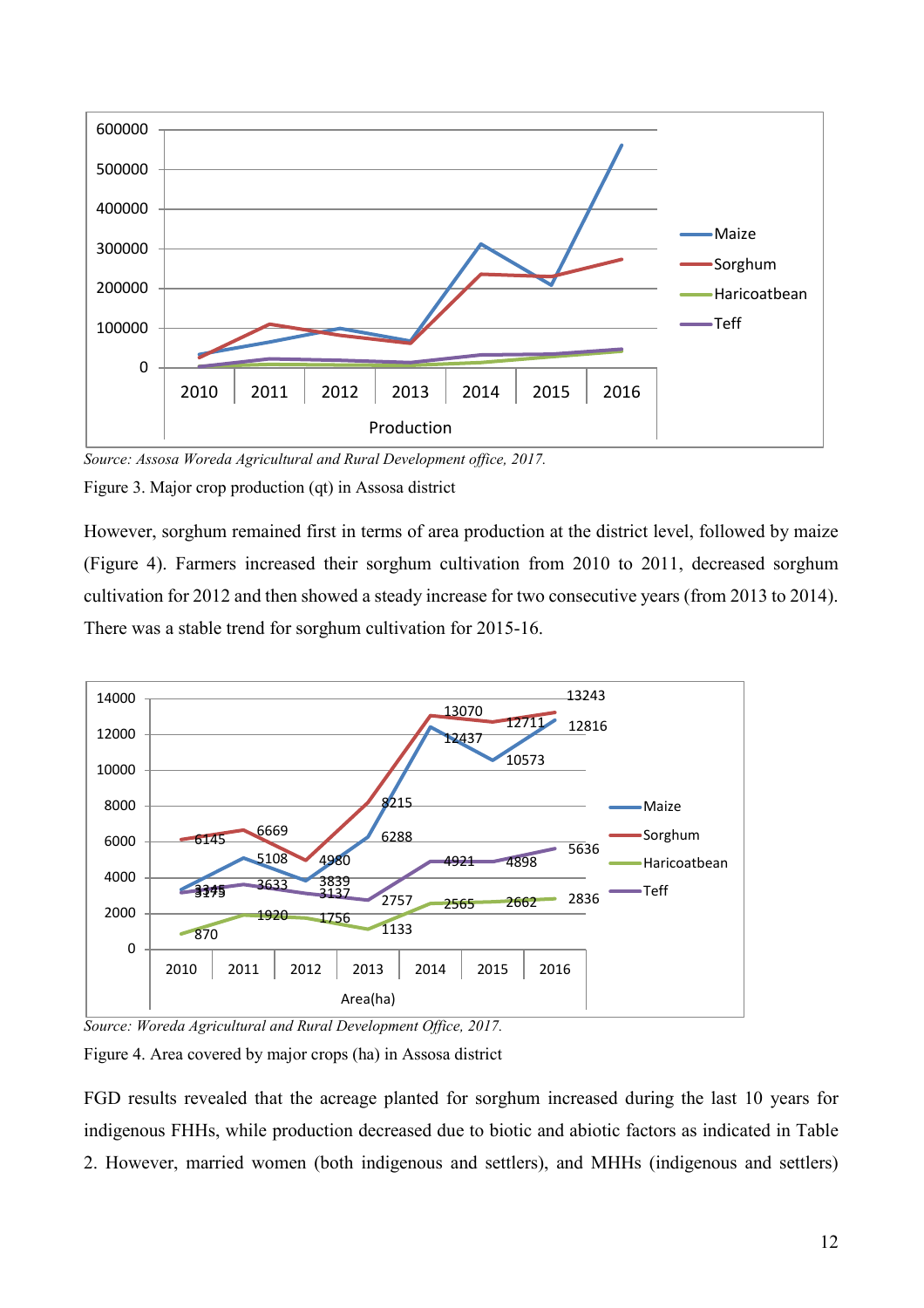described a 10-year decreasing trend of cultivated sorghum area and sorghum production. Results obtained from the district-level regarding sorghum acreage and production agreed with FGD results, for the most part. Differences between the two may be due to the fact that annual production trend data were not collected in FGDs; production trends may have increased at the district level and decreased at the kebele level as socio-economics and farming systems changed from year to year.

The biotic and abiotic factors hindering sorghum production included the parasitic weed striga, bird damage, shoot fly, low soil fertility, termites, low grain prices and shortages of farm land (Table 2). These factors resulted in farmers substituting cash crops like soybean, noug, groundnut, and other cereal crops like teff and maize.

| Group type               |            | Trend in the last 10 years | <b>Reasons for change</b>                             |
|--------------------------|------------|----------------------------|-------------------------------------------------------|
|                          | Area       | Production                 |                                                       |
| FHH (IND)                | Increasing | Decreasing                 | Striga, bird damage, cut worm, shoot fly              |
| Married Women (IND)      | Decreasing | Decreasing                 | Bird damage and cut worm                              |
| MHH (IND)                | Decreasing | Decreasing                 | Striga, dodder (Malalmush) weed                       |
|                          |            |                            | substituted by soybean and noug                       |
| FHH (settlers)           | Decreased  | Decreased                  | Poor soil fertility (the land has been cultivated for |
|                          |            |                            | long period of time)                                  |
|                          |            |                            | striga, termites                                      |
| Married Women (settlers) | Decreased  | Decreased                  | Low grain price and farm land shortages               |
|                          |            |                            | substituted by cash crops like groundnut and teff     |
| MHH (settlers)           | NA         | NA                         | Striga, soil acidity, livestock death                 |
|                          |            |                            |                                                       |

<span id="page-13-1"></span>**Table 2. Farmer Responses on Trends in Sorghum Production** 

# <span id="page-13-0"></span>**3.3. Cropping Calendar**

As shown in Table 3, land clearing and first cultivation for farmers in indigenous communities was in March, and second cultivation followed at the end of March or in April. Based on the availability of resources (e.g., oxen for plowing), time and rainfall for sowing, the third cultivation and planting began between mid-April and the end of May. First weeding started in June and second weeding in July and August. If necessary, third weeding was conducted in September.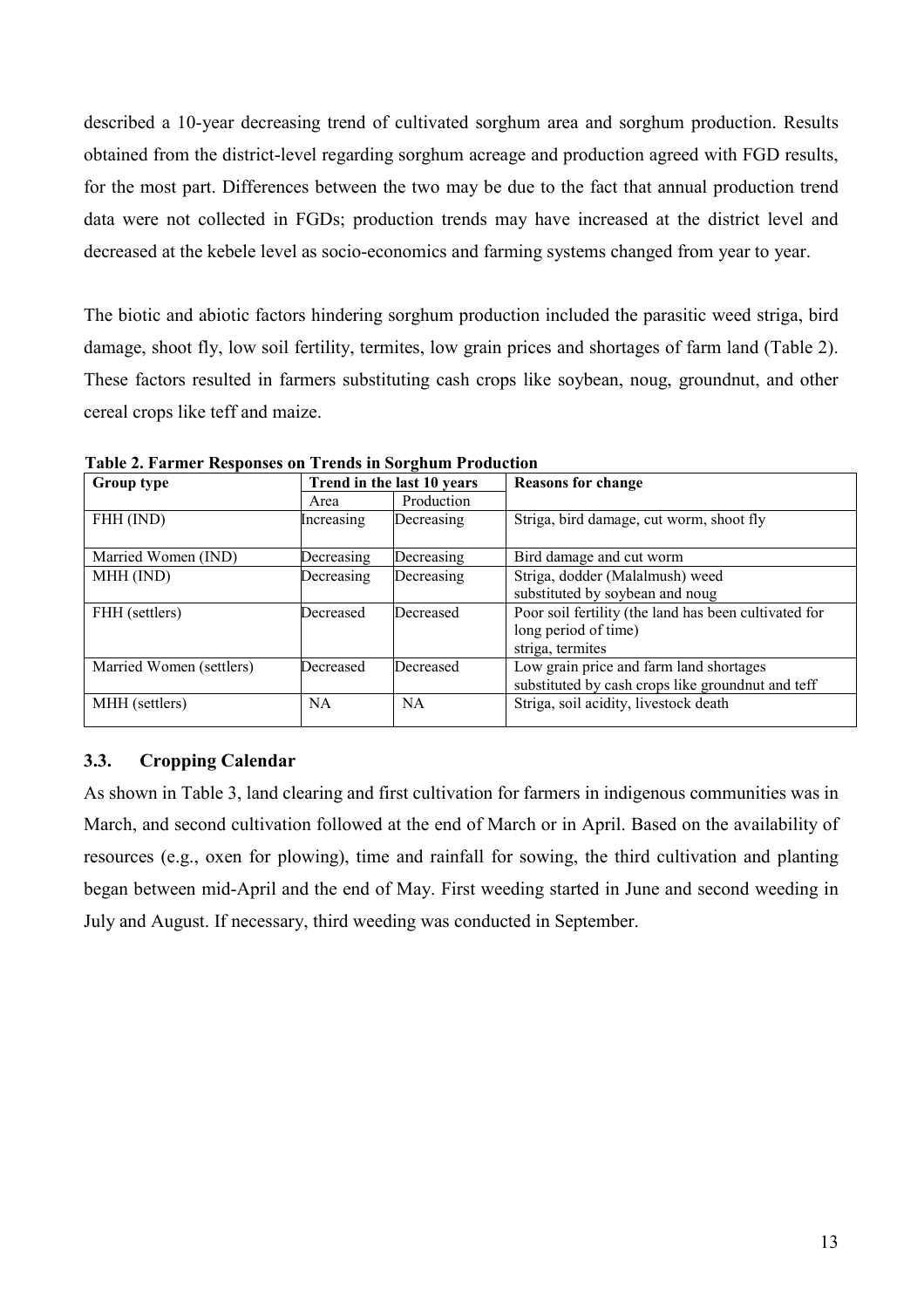| <b>Crop type</b>                                                                                   | <b>Jan</b> | Feb. | <b>March</b> | <b>April</b>   | <b>May</b>                                                                        | June | <b>July</b>    | Aug | $\mathbf{Sep}$                                                   |    | <b>Oct</b> Nov | <b>Dec</b> |
|----------------------------------------------------------------------------------------------------|------------|------|--------------|----------------|-----------------------------------------------------------------------------------|------|----------------|-----|------------------------------------------------------------------|----|----------------|------------|
| Sorghum                                                                                            | 9          | 10   | 1,10,11      | 2,5,12         | 3,4,5                                                                             | 6    | 7              | 7   | 8                                                                | 12 | <sup>12</sup>  |            |
| Maize                                                                                              |            |      | 1,10,11      | $\blacksquare$ | 1,2,3,5                                                                           | 5,6  | 6,10,11        | 7,8 | 8                                                                | 9  |                |            |
| Millet                                                                                             | 12         |      | 1,2          | 3              |                                                                                   | 5    | 6              | 6,7 |                                                                  | 9  | 9,10           | 10,11      |
| Teff                                                                                               |            | 12   |              | 2              | 2,3                                                                               |      | $\overline{4}$ | 5   | 6,7                                                              | 8  | 9,10,11        | 10,11      |
| 1. Land clearing<br>2. 1 <sup>st</sup> Cultivation<br>3. $2nd$ cultivation<br>4. $3rd$ cultivation |            |      |              |                | 5. Planting<br>6. $1st$ weeding<br>7. $2nd$ weeding<br>8. $3^{\text{rd}}$ weeding |      |                |     | 9. Harvesting<br>10. Threshing<br>11. Winnowing<br>12. Marketing |    |                |            |

<span id="page-14-1"></span>**Table 3. Cropping Calendar (Indigenous communities)**

Farmers harvested sorghum in January and threshed and winnowed in February and March. Sorghum products were taken to market after threshing in February and March. Based on price signals, product availability, and financial needs, sorghum marketing mainly sold in April, October and November (Table 3).

For the settler communities, land clearing also was during March and April. First, second and third cultivation was made in April and May. However, settler communities planted sorghum in May and at the start of June. Weeding started in June and ended in September. Settler communities harvested sorghum from December and into January (Table 4).

| <b>Crop type</b> | Jan.                                                                                              | Feb.  | <b>March</b> | <b>April</b> | <b>May</b>                                                                        | June | <b>July</b> | Aug | <b>Sep</b>                                                       | Oct | <b>Nov</b> | <b>Dec</b> |
|------------------|---------------------------------------------------------------------------------------------------|-------|--------------|--------------|-----------------------------------------------------------------------------------|------|-------------|-----|------------------------------------------------------------------|-----|------------|------------|
| Sorghum          | 9,10,11                                                                                           | 10,12 | 1,10,<br>11  | 1,2,<br>5    | 2,3,4,<br>5                                                                       | 5,6  | 6           | 7   | 7,8                                                              | 12  | 12         | 9          |
| Maize            |                                                                                                   |       | 1,10,11      | $\mathbf{1}$ | 1,2,3,5                                                                           | 5,6  | 6           | 7,8 | 8                                                                | 9   | 10,11      |            |
| Teff             | 10,11                                                                                             | 10,11 |              |              |                                                                                   | 1    | 2           | 3,5 | 5.6                                                              | 7   |            | 9          |
| Millet           |                                                                                                   |       |              | 1,2          | 3,5                                                                               | 5    | 6,7         |     |                                                                  |     | 9          | 9,10,11    |
|                  | 1. Land clearing<br>2. 1 <sup>st</sup> Cultivation<br>$3.2nd$ cultivation<br>4. $3rd$ cultivation |       |              |              | 5. Planting<br>6. $1st$ weeding<br>7. $2nd$ weeding<br>8. $3^{\text{rd}}$ weeding |      |             |     | 9. Harvesting<br>10. Threshing<br>11. Winnowing<br>12. Marketing |     |            |            |

## <span id="page-14-2"></span>**Table 4. Cropping Calendar (Settlers)**

## <span id="page-14-0"></span>**3.4. Importance of Sorghum in the Study Area**

For both settler and indigenous communities, sorghum was economically important and a key food source in Benishangul Gumuz region in general and Assosa district in particular. Based on proportional piling results, Figure 5 depicts that maize and sorghum were almost equally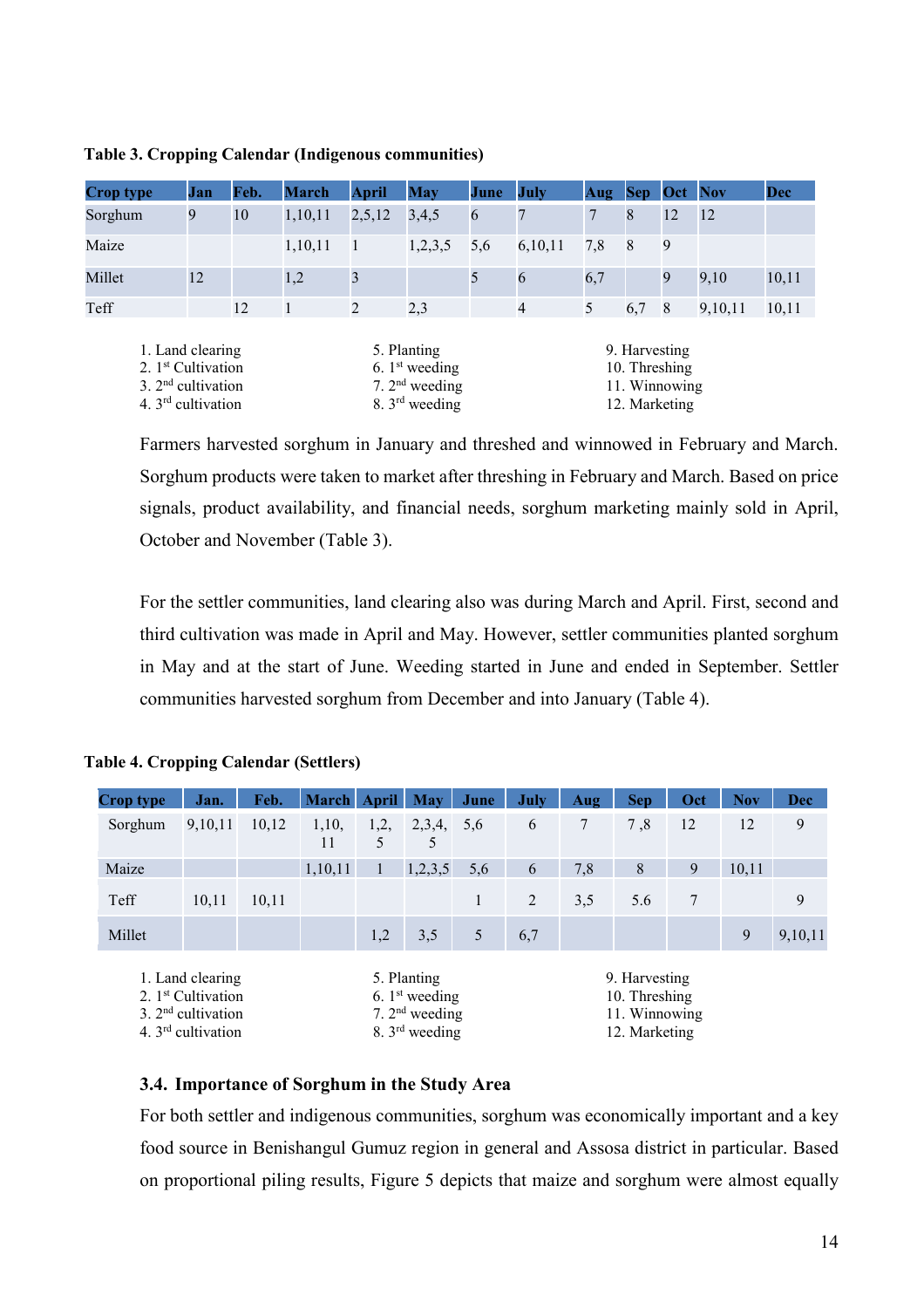important crops for both FHHs and MHHs in indigenous communities, followed by soybean. Although these were the top three ranking crops, different household types disagreed about their importance. FHH (indigenous) said that maize had the most acreage, followed closely by sorghum. These households indicated that soybean accounted for less than half the acreage of either sorghum or maize. MHH (indigenous), however, indicated that sorghum had the most acreage, closely followed by both maize and soybean.



<span id="page-15-0"></span>Figure 5. Major crops in terms of area coverage for indigenous communities

For settler communities in Assosa, sorghum followed maize as the second most-important crop (Figure 6). However, these communities planted a substantial acreage of other crops as well. Maize, teff and groundnut were crops commonly substituted for sorghum. The main reasons for substituting maize for sorghum was the high productivity of maize relative to sorghum; teff and groundnut grain prices were high compared to sorghum.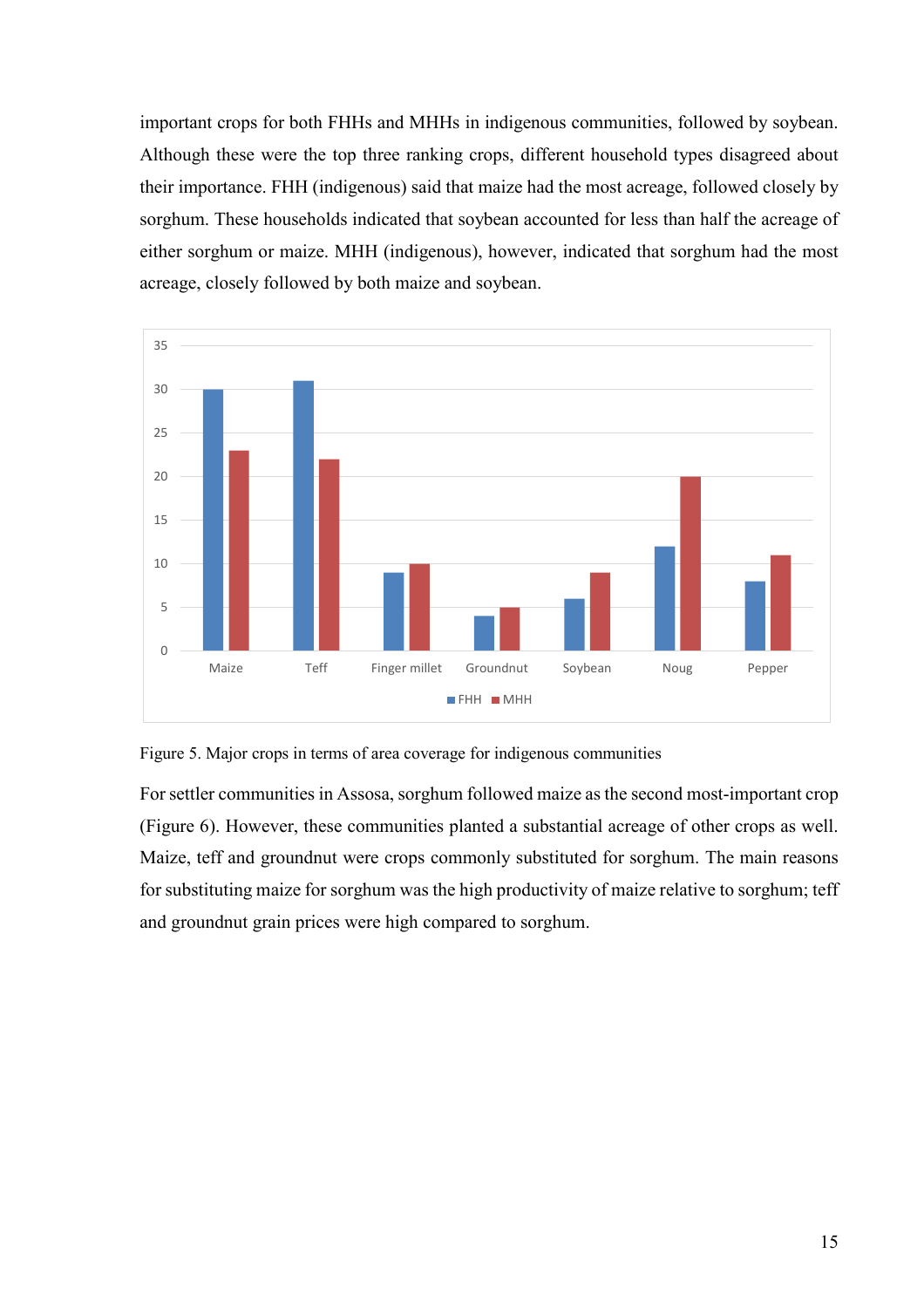

<span id="page-16-2"></span>Figure 6. Major crops in terms of area coverage for settler communities

Results from the pair-wise matrix indicated that, out of seven crops, sorghum was the second most-important crop for indigenous communities (Nebar Komeshga) and the third mostimportant crop for settlers (Selga-24). Maize was the first most-important crop for indigenous communities and teff was most important for settlers (Table 5). The main reason for these responses was due to the low productivity of sorghum; both communities substituted other crops, such as maize, to make up for this lack. Settler communities reported that they substituted teff for sorghum due to sorghum's low grain market price.

| Crop type |            | <b>Indigenous community</b> |            | <b>Settlers</b> |         |            |  |  |  |
|-----------|------------|-----------------------------|------------|-----------------|---------|------------|--|--|--|
|           | <b>FHH</b> | Married                     | <b>MHH</b> | <b>FHH</b>      | Married | <b>MHH</b> |  |  |  |
|           |            | Women                       |            |                 | Women   |            |  |  |  |
| Sorghum   |            |                             |            |                 |         |            |  |  |  |
| Maize     |            |                             |            |                 |         |            |  |  |  |
| Teff      |            |                             |            |                 |         |            |  |  |  |
| Millet    |            |                             |            |                 |         |            |  |  |  |
| Groundnut |            |                             |            |                 |         |            |  |  |  |
| Soybean   |            |                             |            |                 |         |            |  |  |  |
| Noug      |            |                             |            |                 |         |            |  |  |  |

<span id="page-16-1"></span>**Table 5. Rank of Importance of Sorghum Compared to Other Crops (pair-wise matrix)**

## <span id="page-16-0"></span>**3.5. Sorghum Availability Year-Round**

Having sorghum available as a food source year-round was important for both indigenous and settler communities in Assosa. FHHs (indigenous) explained that sorghum was available for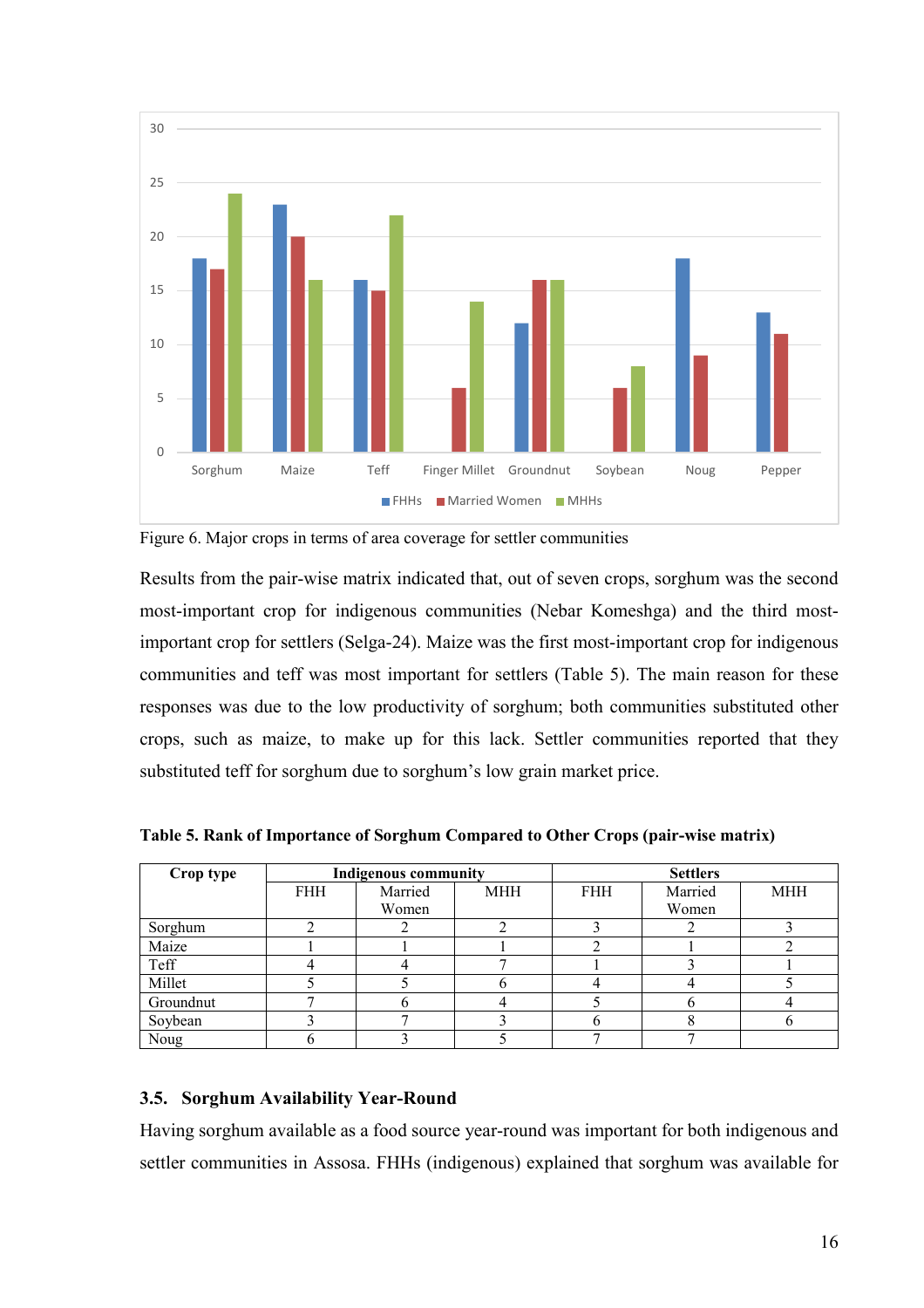food in the household from February to September; beginning in October and November, little sorghum grain was available, and during the last two months prior to harvest, household members suffered from chronic sorghum shortages. The reason for these shortages included lack of high-yield improved varieties, use of only traditional agronomic practices, and use of only traditional farm tools, among others. Unlike women in FHHs, married women in MHHs (indigenous) responded that there was little or no shortage of sorghum for food in the household during the year. This may be due to the fact that married women have access to productive resources to produce enough sorghum for food throughout the year. According to men in MHHs, end-of-the-year shortages were due to pests damaging the sorghum that had been stored for food.

| <b>Group type</b>          | <b>Coping strategy</b>                                          |
|----------------------------|-----------------------------------------------------------------|
| FHH (indigenous)           | sell livestock like goat, sheep and participate in non-farm     |
|                            | activities like gold mining                                     |
| Married Women (indigenous) | sell livestock products                                         |
| MHH (indigenous)           | consume maize after sorghum has finished; sell agricultural     |
|                            | products like nug, teff, ground, and soybean                    |
| FHH (settlers)             | sell livestock to buy sorghum from the market                   |
| Married Women (settlers)   | mix/blend sorghum with other crops like teff, millet and maize; |
|                            | sell groundnut and buy sorghum.                                 |
| MHH (settlers)             | sell livestock, poultry, sheep, goat                            |

<span id="page-17-1"></span>Table 6. Household Coping Strategies for Sorghum Shortages

Respondents from FHHs (settlers) indicated that lack of access to adequate inputs (improved seed and fertilizer) temporally and spatially led to sorghum for food shortages throughout the year. FGD participants said that the sorghum produced did not last even for six months. Unlike their peers in the indigenous communities, married women in settler communities said that sorghum for food was not available throughout the year. These women faced chronic shortages, especially for the last four months before harvest; the reason given for the shortage was low sorghum yield and striga infestation associated with low soil fertility. However, the men in these same households indicated sorghum for food was not a problem.

#### <span id="page-17-0"></span>**3.6. Gender and Family Roles in Sorghum Production**

#### **3.6.1. Sorghum production activity profile for indigenous communities.**

Different household members were assigned specific productive activities. Most of the time, women in both MHHs and FHHs cleared planting areas. Male respondents said that this task was shared by both genders (Table 7). Indigenous communities in Assosa used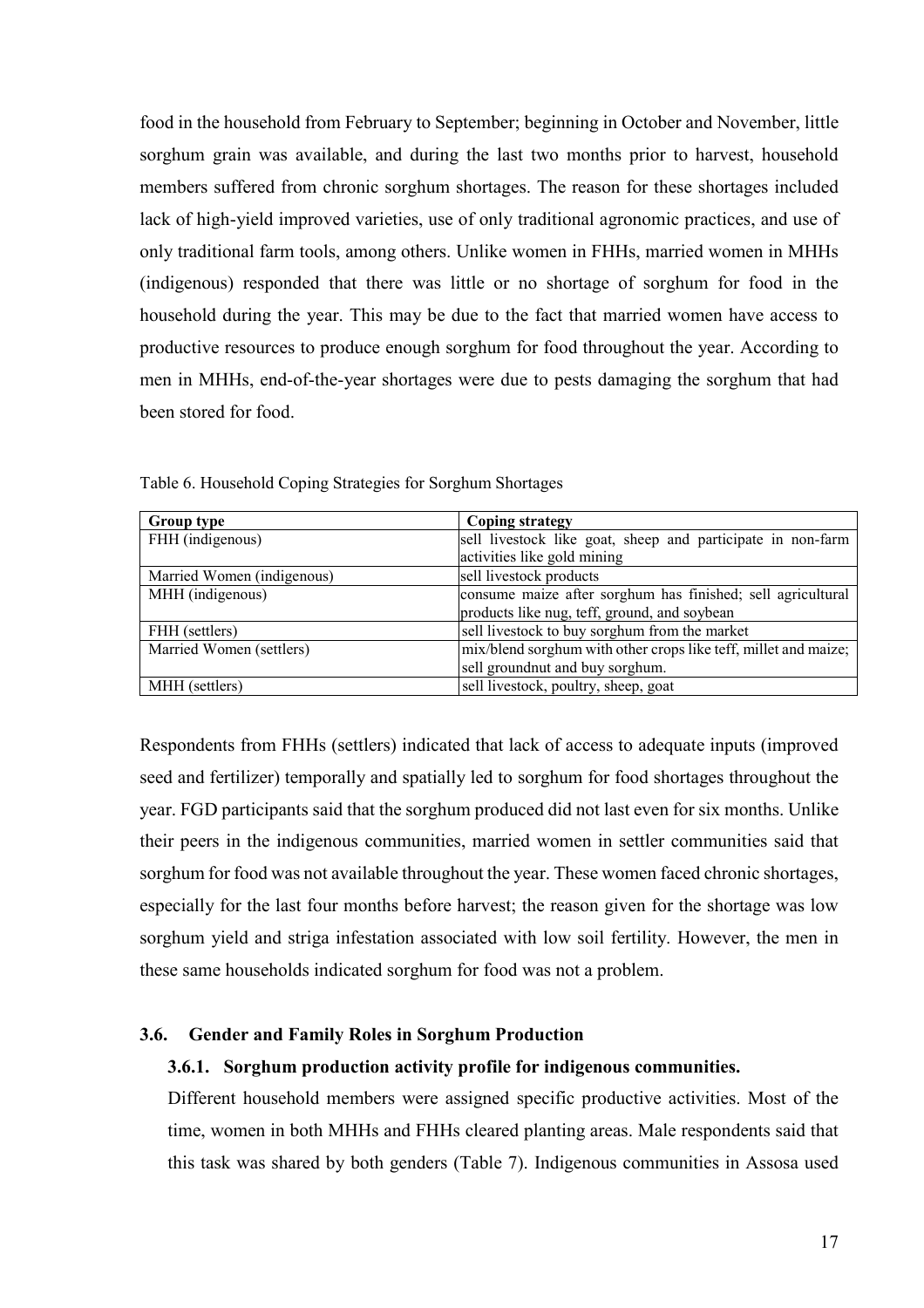both hand hoes and oxen to plow. This task was given mainly to males: in FHHs, boys plowed using oxen. In MHHs, the men did the plowing. Manual hoeing was reported as a task for females, but respondents disagreed on how this task was split. While FHHs and married women said that hand hoeing was overwhelmingly a job for females, men from MHHs said that men and boys participated 47% of the time (Table 7).

| <b>Activity title</b> | Table 7. Borgham I Toughthom Tech Try Trome (margemens Communities) |                  | <b>FHH</b> |          |              |          | Married Women |                  | <b>MHH</b> |              |          |              |
|-----------------------|---------------------------------------------------------------------|------------------|------------|----------|--------------|----------|---------------|------------------|------------|--------------|----------|--------------|
|                       |                                                                     | W                | G          | B        | W            | G        | М             | B                | W          | G            | M        | B            |
| Clearing              |                                                                     | 75               | 15         | 10       | 75           | 25       | $\Omega$      | $\theta$         | 27         | 35<br>25     |          | 13           |
|                       | Plowing using oxen                                                  | $\boldsymbol{0}$ | $\theta$   | 100      | $\theta$     | $\Omega$ | 90            | 10               | $\Omega$   | $\theta$     | 65       | 35           |
|                       | Digging using hand hoe                                              | 60               | 30         | 10       | $\theta$     | $\theta$ | 100           | $\mathbf{0}$     | 43         | 20           | 30       | 7            |
| Sowing                | Broadcasting                                                        | 50               | 15         | 35       | $\mathbf{0}$ | $\Omega$ | $\Omega$      | $\theta$         | 35         | 9            | 35       | 21           |
|                       | Row planting                                                        | N/A              | N/A        | N/A      | 25           | 25       | 25            | 25               | 25         | 25           | 25       | 25           |
| Weeding               |                                                                     | 67               | 16         | 17       | 77           | 19       | $\theta$      | $\overline{4}$   | 56         | 22           | $\theta$ | 22           |
|                       | Applying pesticides                                                 | N/A              | N/A        | N/A      | $\theta$     | $\Omega$ | 100           | $\theta$         | 28         | 23           | 31       | 18           |
|                       | Applying fertilizers                                                | N/A              | N/A        | N/A      | 30           | 25       | 30            | 15               | 25         | 25           | 25       | 25           |
| Bird-scaring          |                                                                     | 100              | $\theta$   | $\Omega$ | $\theta$     | 50       | $\theta$      | 50               | $\Omega$   | $\theta$     | 61       | 39           |
| Harvesting            |                                                                     | 100              | $\theta$   | $\Omega$ | $\theta$     | 50       | $\theta$      | 50               | 22         | 6            | 49       | 23           |
|                       | Transporting harvest from field                                     | 70               | 15         | 15       | 35           | 24       | 40            | 1                | 33         | 28           | 23       | 16           |
| Threshing             |                                                                     | 90               | 5          | 5        | 75           | $\Omega$ | 25            | $\theta$         | 48         | 25           | 14       | 13           |
| Winnowing             |                                                                     | 90               | 5          | 5        | 75           | $\Omega$ | 25            | $\theta$         | 48         | 25           | 14       | 13           |
| Marketing             |                                                                     | 89               | 6          | 5        | 100          | $\theta$ | $\theta$      | $\boldsymbol{0}$ | 34         | $\mathbf{0}$ | 66       | $\mathbf{0}$ |

<span id="page-18-0"></span>Table 7. Sorghum Production Activity Profile (Indigenous Communities)

Farmers in these communities planted sorghum using both broadcasting and row planting. FHHs said sorghum planting was done mostly by the women in their households (50%) followed by boys (35%) and girls (15%). FHHs reported that they never used row planting, despite its importance for crop management as well as for increased production and productivity. Male and female respondents from MHHs had conflicting responses about sowing practices and responsibilities. All respondents (male and female) from MHHs said that the responsibility for row planting was evenly split between the genders. However, when it came to broadcasting, married women said that it was never practiced, while men from the same households said that the responsibility for broadcasting was split evenly between men and women, boys and girls (Table 7).

Survey results (Table 7) indicated that all household types considered weeding a task for females. This was particularly true for women in FHHs, where 81% of the weeding was done by women and girls, and married women said that the numbers were even higher (96% of weeding done by women and girls). Male respondents from MHHs gave lower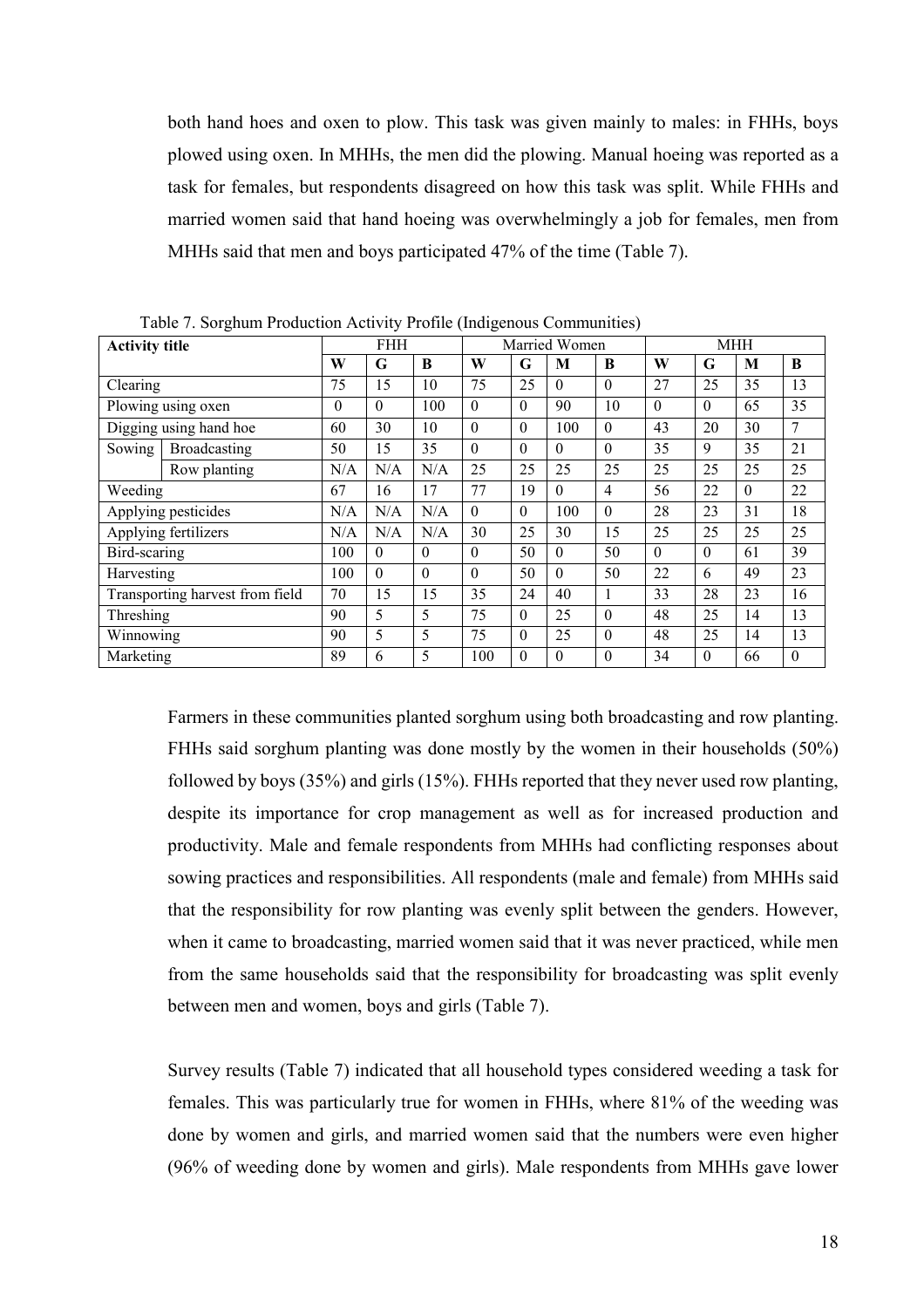numbers, saying that women and girls were responsible for 78% of the weeding, while boys were responsible for the remaining 22% (Table 7).

The soil type in Assosa is red and characterized by low soil fertility. As a result, application of fertilizer is mandatory for increased production and productivity. However, FHHs reported that they never applied or used any type of fertilizer. This could have been due to lack of access, availability and affordability of fertilizers for FHHs. Respondents from MHHs said that the responsibility for fertilizer applications was split evenly between the genders, although men said that it was split evenly between men and women, girls and boys, whereas married women from the same households said that children were responsible for a smaller percentage of fertilizer applications. Likewise, women from FHHs also reported that they never applied pesticides to their sorghum crops. MHHs did use pesticides, but the genders disagreed on the activity profile: married women said that this responsibility was 100% male, while men from the same households said that women and girls applied pesticides 51% of the time, while men and boys applied pesticides to crops 49% of the time.

As shown in Table 7, sorghum harvesting was a responsibility only for women in FHHs, while married women said that harvesting was a responsibility split evenly by the household's children (boys and girls). Men from the same households had a different perspective; they said that sorghum harvesting was done mostly by men (49%), but that boys and women also played a role in the task. Transporting sorghum from the field was done mostly by women in FHHs (75%), with the remaining done by household children. For respondents from MHHs, opinions again varied. Married women said that the task was more or less evenly split between men and women, with some assistance from boys. Men from MHHs said that women and girls were responsible for 61% of the transportation, with men and boys responsible only for 23% and 16%, respectively.

Threshing and winnowing were completed simultaneously. For FHHs, women contributed 90% of the labor for this task. Married women said that they contributed 75%, with the men contributing the remaining 25%. However, men from the same MHHs said that children played a much larger role in this task and indicated that women were responsible for threshing and winnowing only 48% of the time, with girls responsible for 25%, men responsible for 24%, and boys for the remainder (Table 7). There were further differences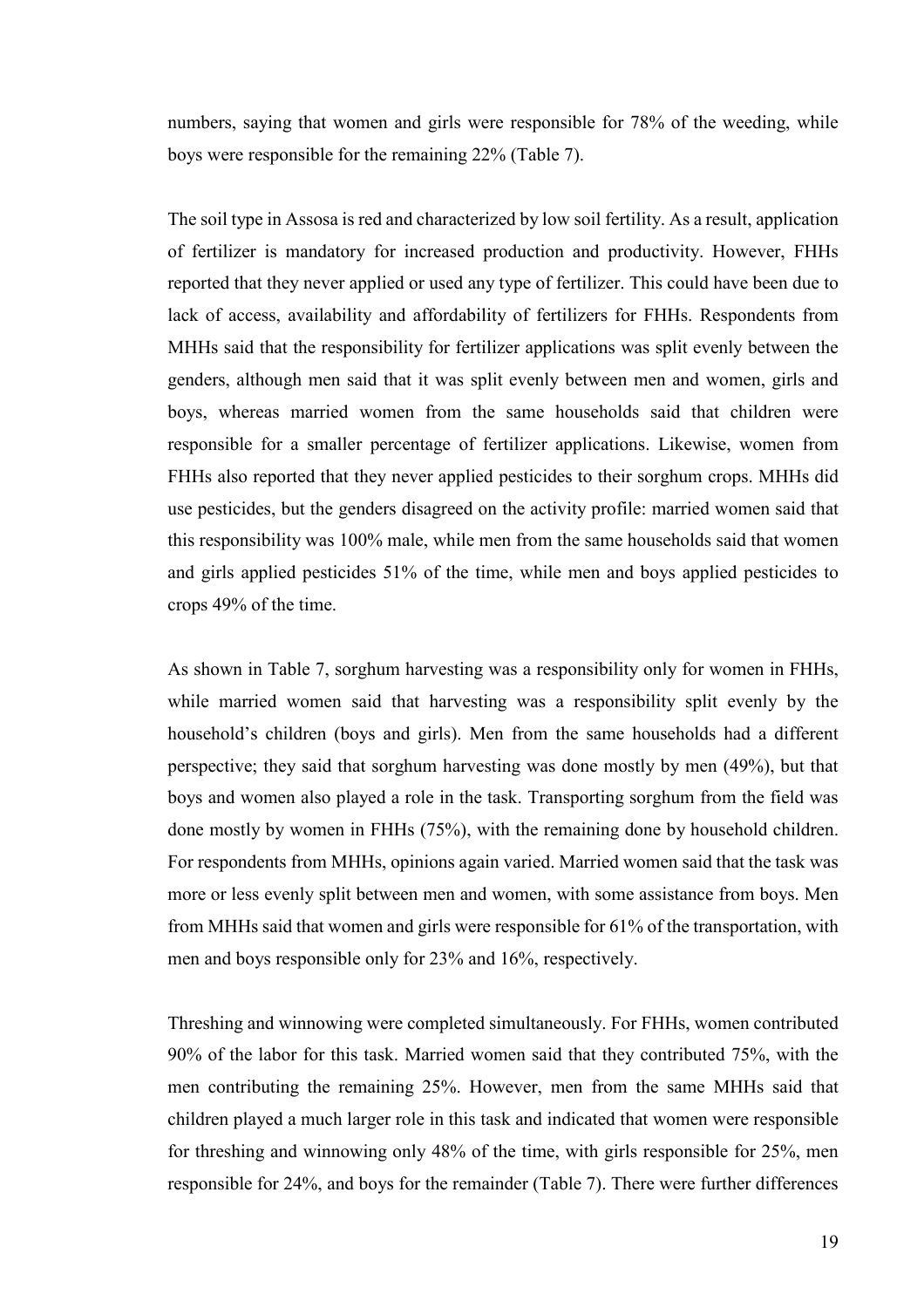between household members when discussing marketing. Married women said that they were responsible for 100% of the marketing, while men from the same households said that men were responsible for marketing 66% of the time.

#### **3.6.2. Sorghum production activity profile for settler communities.**

As shown in Table 8, FHHs revealed that 90% of clearing activities were done by women in their households. Married women said that clearing was mostly a responsibility for men (50%), but the men from the same households said that land clearing was not practiced in Selga 24. Boys did most plowing activities in FHHs, while respondents from MHHs (male and female) said that plowing was a responsibility mainly for men, with some assistance from boys. Unlike the indigenous communities, settler communities did not use hand hoes for plowing purposes.

| <b>Activity title</b>              |          | FHH      |                |          | <b>Married Women</b> |          |          | <b>MHH</b> |          |          |          |
|------------------------------------|----------|----------|----------------|----------|----------------------|----------|----------|------------|----------|----------|----------|
|                                    | W        | G        | B              | W        | G                    | M        | B        | W          | G        | M        | B        |
| Clearing                           | 90       | 5        | 5              | 23       | 18                   | 50       | 9        | n/a        | n/a      | n/a      | n/a      |
| Plowing using oxen                 | 10       | n/a      | 90             | n/a      | n/a                  | 70       | 30       | n/a        | n/a      | 75       | 25       |
| Digging using hand<br>hoe          | n/a      | n/a      | n/a            | n/a      | n/a                  | n/a      | n/a      | n/a        | n/a      | n/a      | n/a      |
| Broadcasting                       | n/a      | n/a      | n/a            | n/a      | n/a                  | 67       | 33       | n/a        | n/a      | n/a      | n/a      |
| Row planting                       | 50       | 25       | 25             | 22       | 10                   | 51       | 17       | 36         | 12       | 36       | 16       |
| Weeding                            | 55       | 20       | 25             | 45       | 17                   | 21       | 17       | 30         | 10       | 50       | 10       |
| Applying pesticides                | 70       | 15       | 15             | 16       | 17                   | 50       | 17       | 30         | n/a      | 70       | n/a      |
| Applying fertilizers               | 70       | 10       | 20             | 48       | 28                   | n/a      | 24       | 40         | 10       | 40       | 10       |
| Bird-scaring                       | $\theta$ | $\theta$ | $\theta$       | $\Omega$ | $\theta$             | $\Omega$ | $\Omega$ | $\theta$   | $\Omega$ | $\Omega$ | $\theta$ |
| Harvesting                         | 70       | 15       | 15             | 23       | 18                   | 41       | 18       | n/a        | n/a      | 85       | 15       |
| Transporting harvest<br>from field | 80       | 10       | 10             | 49       | 20                   | 19       | 12       | 75         | 5        | 20       | n/a      |
| Threshing                          | 90       | 5        | 5              | n/a      | n/a                  | 66       | 34       | 18         | 6        | 70       | 6        |
| Winnowing                          | 90       | 10       | n/a            | $\Omega$ | $\Omega$             | 66       | 34       | $\theta$   | $\Omega$ | 100      | $\theta$ |
| Marketing                          | 98       | n/a      | $\overline{2}$ |          | none marketable      |          |          | 70         | n/a      | n/a      | 30       |

<span id="page-20-0"></span>**Table 8. Sorghum Production Activity Profile (Settler communities)**

Respondents from FHHs said that sowing using broadcasting was never used (Table 8). Male respondents from MHHs agreed, but married women from the same households said that broadcasting was done by men (67%) and boys (33%). Row planting was employed more regularly, according to FGD participants. In FHHs, women (50%) split the responsibility for row planting with girls (25%) and boys (25%). Men from MHHs also said that row planting was a shared responsibility between the genders, with both men and women in the households responsible for this activity 36% of the time, respectively.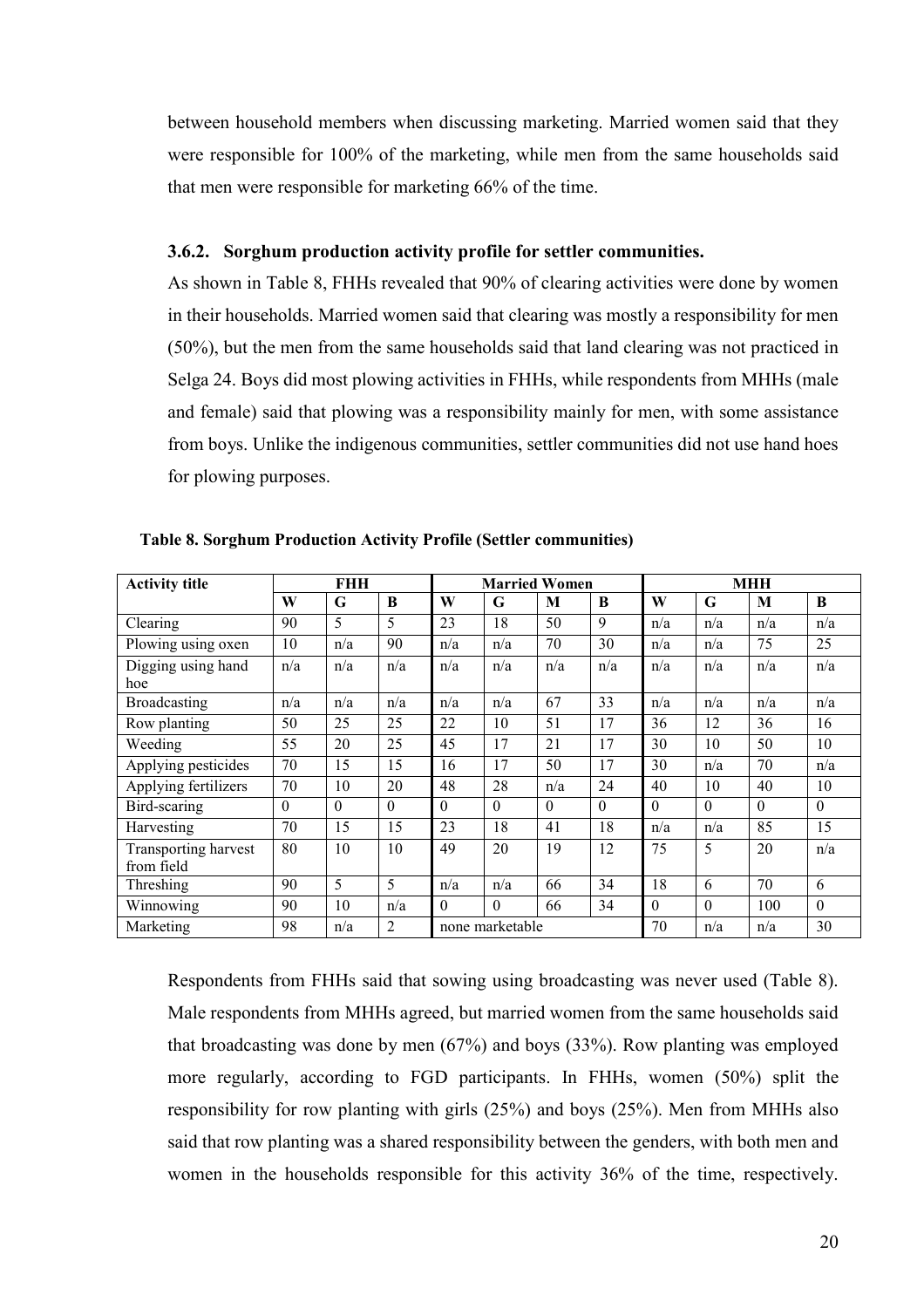Household children also participated. However, married women from the same households said that men had a greater share of the responsibility for row planting (51%), while women were responsible for a much smaller percentage (22%).

Women mostly were responsible for weeding activities in FHHs. Men said that they were responsible for weeding half the time, whereas married women in the same households said that men were responsible for this activity only 21% of the time (Table 8). Children (boys and girls) participated in weeding much less when compared to their adult counterparts. Threshing and winnowing was done by female heads of household, but in MHHs, these were considered male responsibilities. Men considered marketing a female responsibility, but women from the same households said that sorghum was not taken to market. Respondents from FHHs said that marketing was left mostly to the women (Table 8).

## <span id="page-21-0"></span>**3.7. Reproductive Role of Gender and Family Members in Sorghum-Based Farming System**

Generally, males and females play both productive and reproductive roles in society. While gender roles differed by culture, societal group, geographic location or customs, FGDs in Assosa showed that both men and boys played productive and reproductive roles, while women and girls contributed largely to reproductive roles both in the household and in the community (Table 9).

According to FGD results from indigenous communities, women and girls were responsible for activities like food preparation, washing utensils, washing clothes, childbearing and children rearing, cleaning houses, fetching water, collecting fuel wood, clearing water sources, and care for old/sick persons. As shown in Table 9, men and boys contributed little to these activities. However, there were some discrepancies in responses. For example, while male respondents said they played no part in child rearing, married women said that men and boys were responsible for this 35% of the time.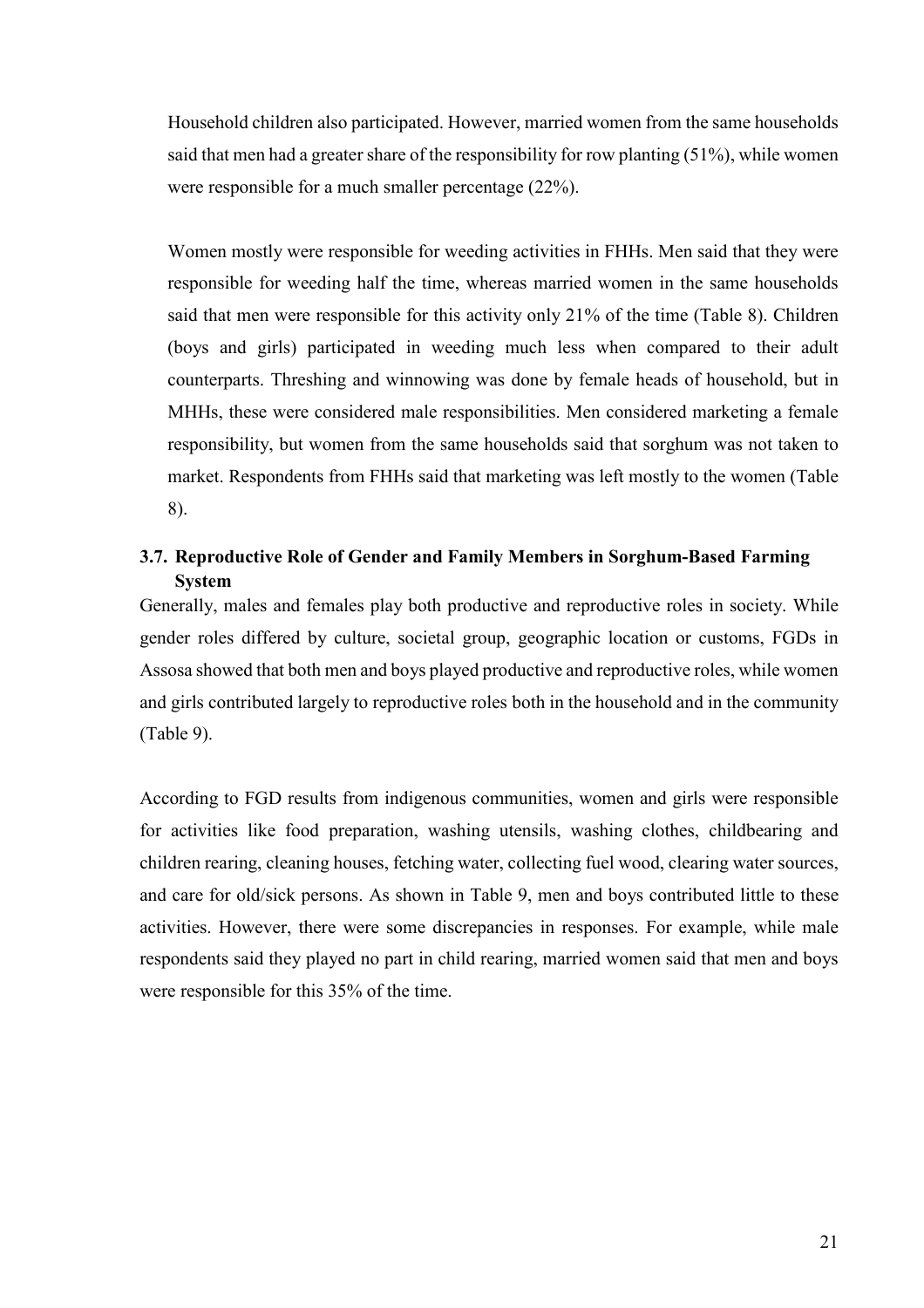| гаріс 7. Сонніцанісу тасыўнася бу<br><b>Activity</b>                 |     | <b>FHH</b> | ochuci (muigenous communities) |     |     | <b>Married Women</b> |     | <b>MHH</b> |          |     |     |  |
|----------------------------------------------------------------------|-----|------------|--------------------------------|-----|-----|----------------------|-----|------------|----------|-----|-----|--|
|                                                                      | W   | G          | B                              | W   | G   | M                    | B   | W          | G        | M   | B   |  |
| Food preparation                                                     | 60  | 40         | n/a                            | 70  | 30  | n/a                  | n/a | 39         | 61       | n/a | n/a |  |
| Washing utensils                                                     | 60  | 40         | n/a                            | 54  | 46  | n/a                  | n/a | 40         | 60       | n/a | n/a |  |
| Washing clothes                                                      | 50  | 50         | n/a                            | 70  | 15  | n/a                  | 15  | 35         | 50       | n/a | 15  |  |
| Childbearing and child rearing                                       | 70  | 30         | n/a                            | 50  | 15  | 20                   | 15  | 68         | 32       | n/a | n/a |  |
| Cleaning house, etc.                                                 | 51  | 49         | n/a                            | 70  | 15  | n/a                  | 15  | 56         | 44       | n/a | n/a |  |
| Building and maintenance of<br>houses/fences                         | n/a | n/a        | 100                            | 50  | n/a | 50                   | n/a | $\theta$   | $\theta$ | 62  | 38  |  |
| Fetching water                                                       | 74  | 26         | n/a                            | 75  | 25  | n/a                  | n/a | 68         | 32       | n/a | n/a |  |
| Collecting fuel wood                                                 | 70  | 30         | n/a                            | 70  | 20  | n/a                  | 10  | 51         | 49       | n/a | n/a |  |
| Collecting animal dung                                               | 66  | 34         | n/a                            | n/a | n/a | n/a                  | n/a | n/a        | n/a      | n/a | n/a |  |
| Water committee meetings                                             | 100 | n/a        | n/a                            | 25  | n/a | 70                   | n/a | 50         | n/a      | 50  | n/a |  |
| Cleaning water source                                                | 100 | n/a        | n/a                            | 90  | 10  | n/a                  | n/a | 100        | n/a      | n/a | n/a |  |
| Care for old/sick persons                                            | 60  | 40         | n/a                            | 50  | 25  | 10                   | 15  | 70         | n/a      | 30  | n/a |  |
| Weddings                                                             | 72  | 38         | n/a                            | 25  | 25  | 25                   | 25  | 29         | 28       | 29  | 15  |  |
| Funerals                                                             | 72  | 38         | n/a                            | 20  | 10  | 60                   | 10  | 32         | 16       | 39  | 13  |  |
| Involvement in village meetings                                      | 100 | n/a        | n/a                            | 40  | n/a | 60                   | n/a | 50         | n/a      | 50  | n/a |  |
| Involvement in public works                                          | 100 | n/a        | n/a                            | 50  | n/a | 50                   | n/a | 51         | n/a      | 49  | n/a |  |
| Involvement in NGO projects                                          | n/a | n/a        | n/a                            | n/a | n/a | n/a                  | n/a | 50         | n/a      | 50  | n/a |  |
| Involvement in political activities                                  | 100 | n/a        | n/a                            | 40  | n/a | 60                   | n/a | 30         | n/a      | 70  | n/a |  |
| Membership in community<br>organizations                             | 50  | n/a        | 50                             | 50  | n/a | 50                   | n/a | 40         | n/a      | 60  | n/a |  |
| Involvement in leadership of<br>community organizations <sup>1</sup> | 10  | n/a        | n/a                            | 20  | n/a | 80                   | n/a | 29         | 71       | n/a | n/a |  |

<span id="page-22-0"></span>**Table 9. Community Activities by Gender (Indigenous Communities)**

The major reproductive roles of men and boys in the indigenous communities were limited to building and maintaining houses/fences, participation at water committee meetings, involvement in political activities, membership in community organizations and involvement in community organization leadership. There were some differences in responses here, as well. For example, while married women indicated that building and maintaining fences was shared equally between men and women, male respondents from the same households said that women and girls were never involved in this activity. Men said that participation in water committee meetings was split evenly between the genders, but married women said that this was overwhelmingly a male responsibility (70%). Finally, while both male and female members of MHHs agreed that leadership in community organizations was a male responsibility, women from FHHs participated even more seldom (10%) than their female counterparts in MHHs.

 $\overline{\phantom{a}}$ 

<span id="page-22-1"></span> $1$  In the study area, 90% of leadership in community organizations is male. Therefore, only 10% of the respondents from FHHs indicated that they were involved in any leadership activities.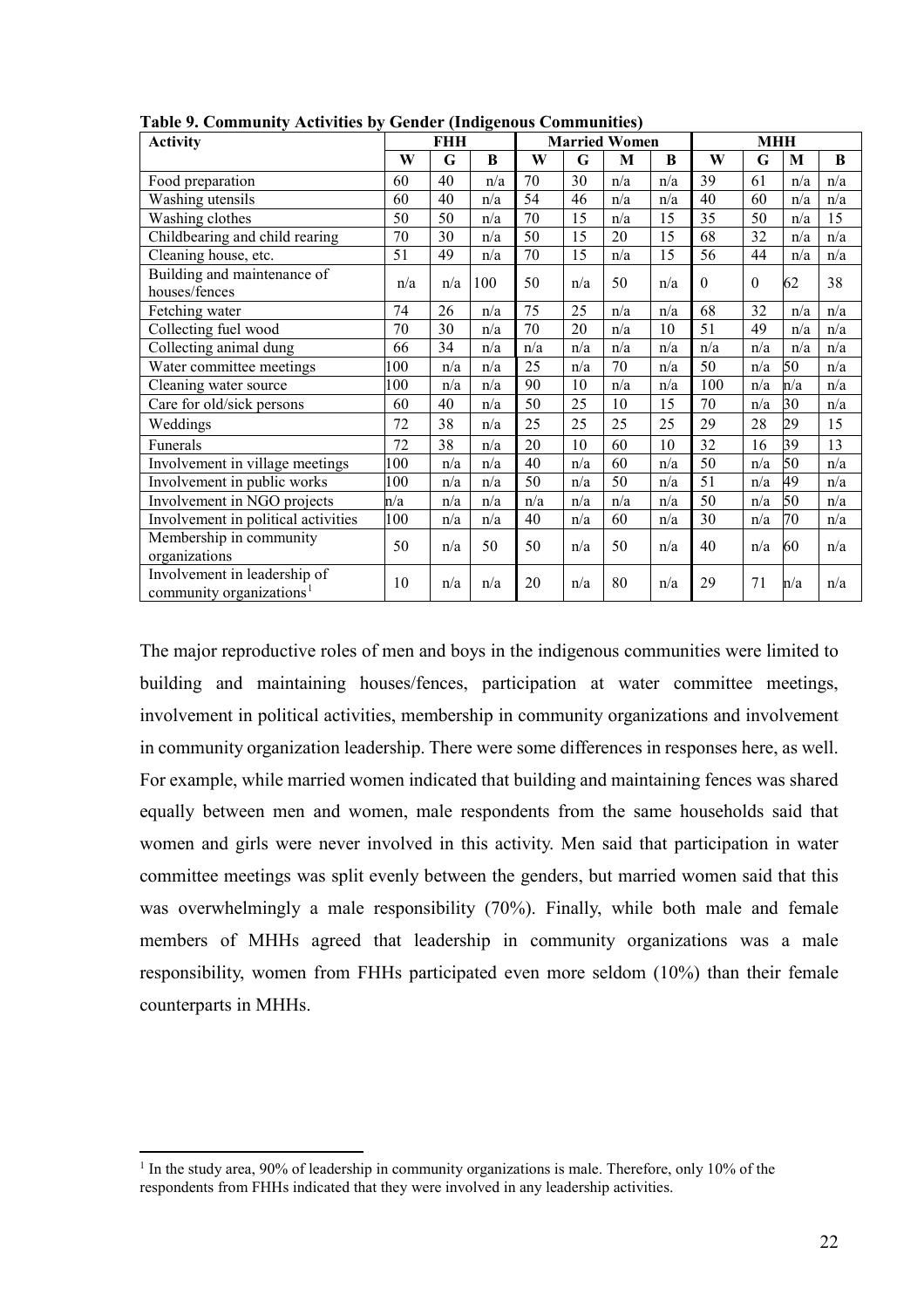| <b>Activity</b>                                         |     | <b>FHH</b>     |              |                  |                  | <b>Married Women</b> |              | <b>MHH</b>       |                  |     |                  |
|---------------------------------------------------------|-----|----------------|--------------|------------------|------------------|----------------------|--------------|------------------|------------------|-----|------------------|
|                                                         | W   | G              | $\bf{B}$     | W                | G                | M                    | B            | W                | G                | M   | $\bf{B}$         |
| Food preparation                                        | 90  | 10             | $\theta$     | 68               | 32               | $\Omega$             | $\mathbf{0}$ | 78               | 22               | 0   | $\theta$         |
| Washing utensils                                        | 90  | 10             | $\theta$     | 61               | 39               | n/a                  | n/a          | 30               | 70               | 0   | $\overline{0}$   |
| Washing clothes                                         | 80  | 20             | $\theta$     | 38               | 62               | n/a                  | n/a          | 30               | 48               |     | 22               |
| Childbearing and child rearing                          | 70  | 30             | $\mathbf{0}$ | 55               | 24               | 21                   | n/a          | 60               | 32               | 8   | n/a              |
| Cleaning house, etc.                                    | 70  | 30             | $\mathbf{0}$ | 53               | 28               | $\Omega$             | 19           | 20               | 80               | 0   | $\boldsymbol{0}$ |
| Building and maintenance of<br>houses/fences            | 70  | $\mathbf{0}$   | 30           | $\boldsymbol{0}$ | $\boldsymbol{0}$ | 61                   | 39           | $\boldsymbol{0}$ | $\boldsymbol{0}$ | 80  | 20               |
| Fetching water                                          | 100 | $\mathbf{0}$   | $\theta$     | 51               | 29               | $\mathbf{0}$         | 20           | 55               | 35               |     | 10               |
| Collecting fuel wood                                    | 100 | $\theta$       | $\theta$     | 49               | 25               | 26                   | n/a          | 58               | 31               |     | 11               |
| Collecting animal dung                                  | D   | $\overline{0}$ | $\mathbf{0}$ | 51               | 24               | 25                   | $\theta$     | 57               | 33               | 10  | $\overline{0}$   |
| Water Committee meetings                                | 100 | n/a            | n/a          | 50               | n/a              | 50                   | n/a          | 45               | n/a              | 55  | n/a              |
| Cleaning water source                                   | 100 | n/a            | n/a          | 35               | 25               | 14                   | 26           | 50               | n/a              | 50  | n/a              |
| Care for old/sick persons                               | 100 | n/a            | n/a          | n/a              | n/a              | n/a                  | n/a          | 90               | 10               | n/a | n/a              |
| Weddings                                                | 100 | n/a            | n/a          | 25               | 25               | 25                   | 25           | 30               | n/a              | 45  | 25               |
| Funerals                                                | 100 | n/a            | n/a          | 25               | 25               | 25                   | 25           | 30               | n/a              | 45  | 25               |
| Involvement in village meetings                         | 100 | n/a            | n/a          | 31               | n/a              | 53                   | 16           | 25               | n/a              | 75  | n/a              |
| Involvement in public works                             | 100 | n/a            | n/a          | 29               | n/a              | 71                   | n/a          | 39               | n/a              | 61  | n/a              |
| Involvement in NGO projects                             | 100 | n/a            | n/a          | 27               | n/a              | 73                   | n/a          | n/a              | n/a              | n/a | n/a              |
| Involvement in political activities                     | 100 | n/a            | n/a          | 31               | n/a              | 79                   | n/a          | 50               | n/a              | 50  | n/a              |
| Membership in community<br>organizations                | 100 | n/a            | n/a          | 27               | n/a              | 50                   | 23           | 50               | n/a              | 50  | n/a              |
| Involvement in leadership of<br>community organizations | 100 | n/a            | n/a          | 14               | n/a              | 86                   | n/a          | 25               | n/a              | 75  | n/a              |

<span id="page-23-0"></span>**Table 10. Community Activities by Gender (Settler Community)**

The reproductive role of women in the settler communities was more significant than men. Most of the reproductive activities were primarily the responsibility of women, including: food preparation, washing utensils, washing clothes, child care, housecleaning, fetching water and collecting fuel (Table 10). This was especially true in FHHs, where the women indicated that they were solely responsible for most of the activities, with no assistance even from children in the household. In some instances, however, men perceived that an activity was the responsibility of the women in the household, while the women did not indicate the same. An example of this was caring for the elderly or sick; women said this was not an activity that was practiced, although men in the same households said that it was only the responsibility of women (90%) and girls (10%). When asked about involvement in NGO projects, women said that men had almost three-quarters of the responsibility, but men from the same household said that there was no household involvement in NGO projects at all (Table 10). Women also said that they had less involvement in political activities (31%) and membership in community organizations (27%); men, however, said that participation in both these activities was split evenly between the men and women in the household.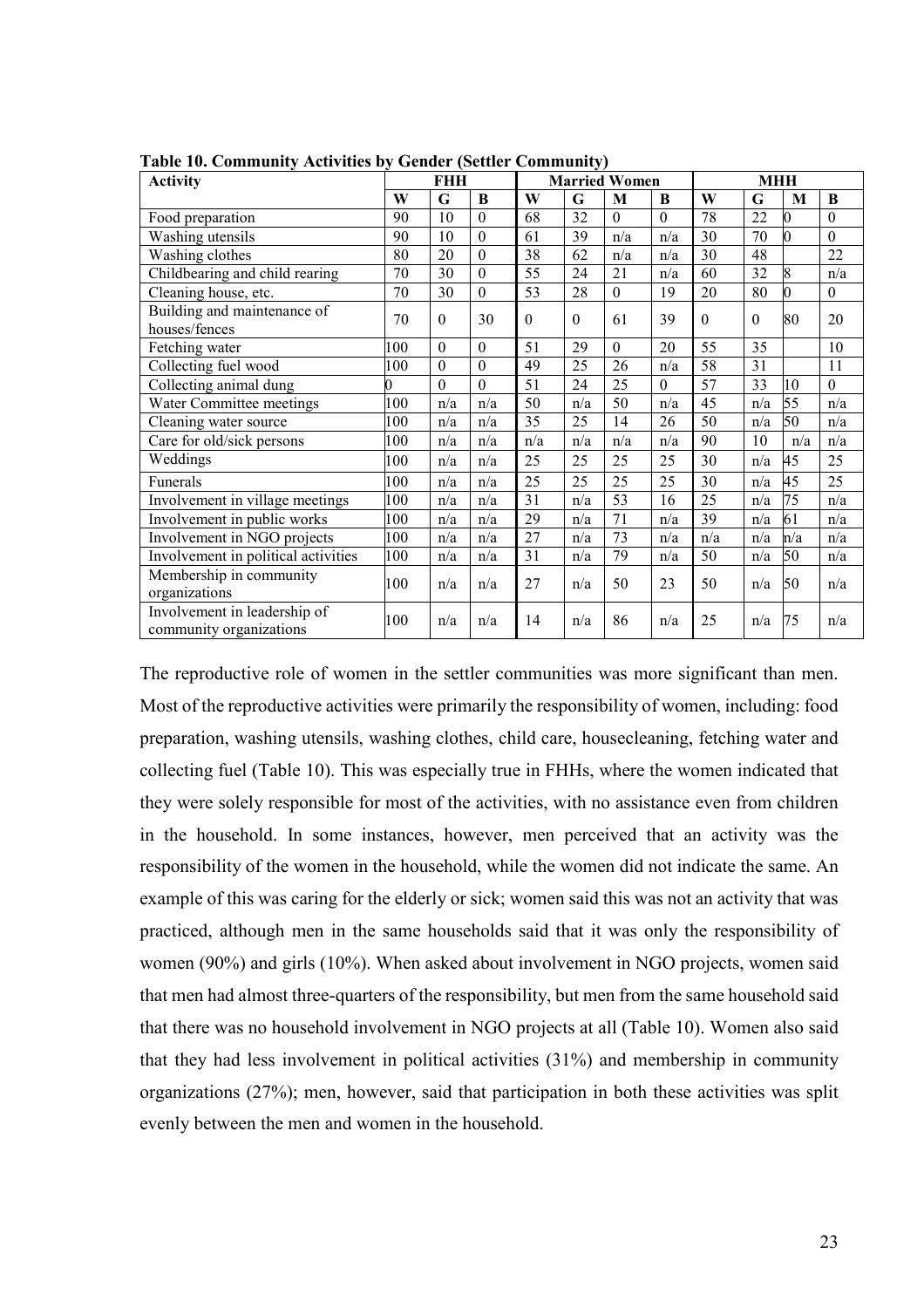#### <span id="page-24-0"></span>**3.8. Participation of Household Members in Decision-making**

Based on the PRA survey results, both communities reported the decision-making processes to cultivate sorghum involved joint discussions including all family members: men and women acted together as core decision-makers, but girls and boys were allowed to suggest which field or site to cultivate sorghum, as well as how many acres to allocate for sorghum and other crops.

## <span id="page-24-1"></span>**3.9. Access to and Control Over Productive Resources by Gender**

The PRA survey results showed that, although two improved sorghum varieties have been released for the area, the indigenous communities have no access to or control over improved sorghum varieties. The reported reason was that these varieties were not introduced or promoted at their locality, resulting in no access to the improved sorghum varieties.

For FHHs in the surveyed indigenous communities, women reported access to and control over both land and income received from sorghum farming (Table 11). At the time of this survey, no households had access to improved sorghum varieties. However, for other resources, women sometimes perceived that they had more control over resources than their male counterparts. For example, MHHs reported that they had half of the access to income from sorghum sales and 75% of the control over that income. Married women from the same households agreed that the access to sorghum income was split evenly between the genders, but also asserted that there was an equal split for control over the income. When discussing land resources, both men and women in MHHs agreed that, while access to the land was equal, control over land was given completely to men.

| Type of resources               | FHH       |                          |          |   | <b>MHH</b> |           |          |          | <b>Married Women</b> |    |         |          |
|---------------------------------|-----------|--------------------------|----------|---|------------|-----------|----------|----------|----------------------|----|---------|----------|
|                                 | Access to |                          | Control  |   |            | Access to |          | Control  | Access               |    | Control |          |
|                                 |           |                          | over     |   |            |           | over     |          | to                   |    | over    |          |
|                                 | F         | M                        | F        | M | F          | M         | F        | M        | F                    | M  | F       | М        |
| Improved sorghum<br>varieties   | $\theta$  |                          | $\theta$ | - |            | $\theta$  | $\Omega$ | $\theta$ | 0                    |    |         | $\Omega$ |
| Income from sorghum             | 100       | $\overline{\phantom{0}}$ | 100      | - | 50         | 50        | 25       | 75       | 50                   | 50 | 50      | 50       |
| Land for sorghum<br>cultivation | 100       | $\overline{\phantom{0}}$ | 100      | - | 50         | 50        | $\theta$ | 100      | 50                   | 50 | ۰       | 100      |

<span id="page-24-2"></span>**Table 11. Access to and Control Over Productive Resources (Indigenous Communities)**

The settlers' communities (Selga 24) also reported no access to improved sorghum varieties. Married women in MHHs had greater access to income from sorghum sales than their male counterparts but reported that genders had equal control over the income. Male respondents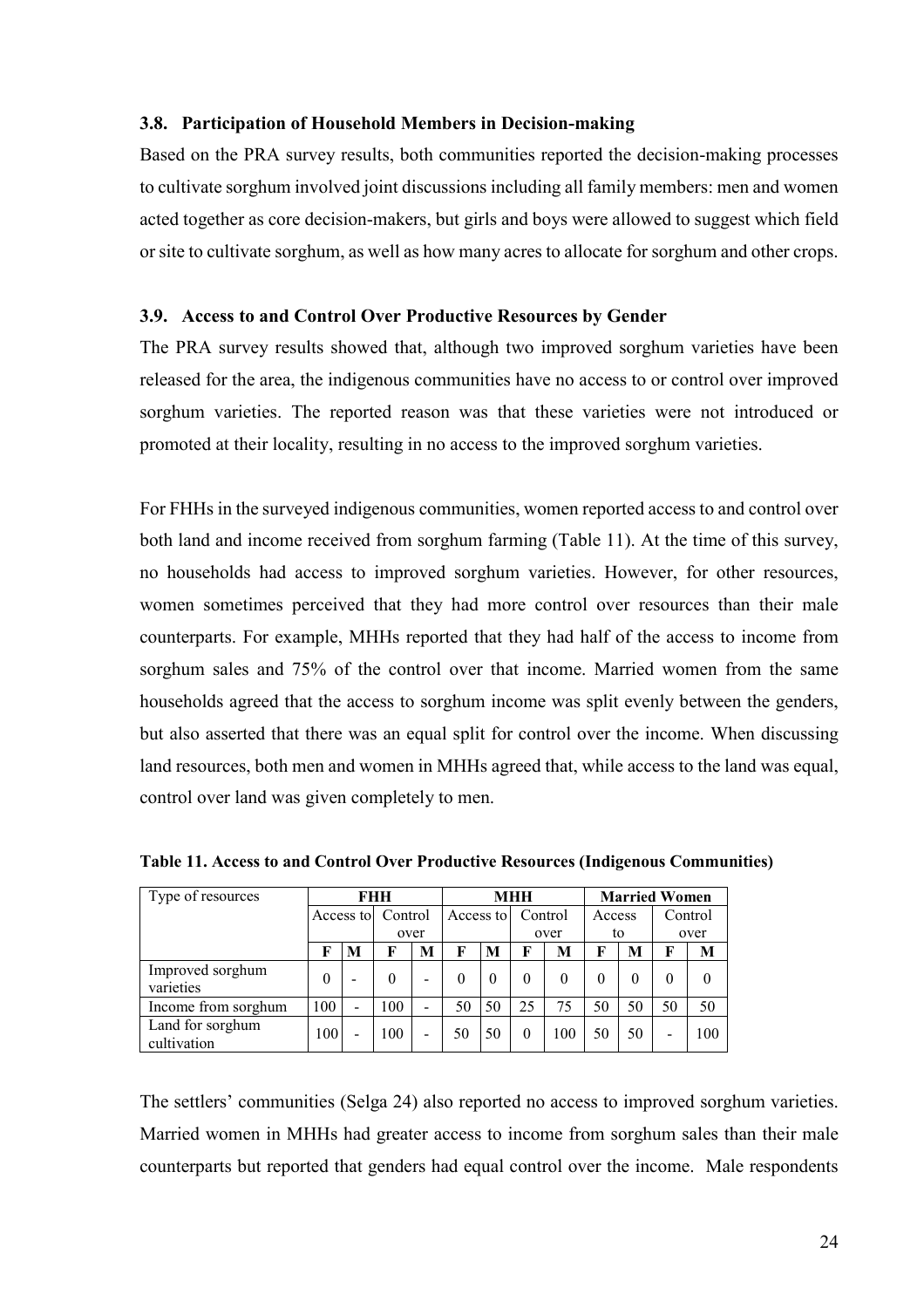from MHHs said that sorghum was not sold in their communities. Unlike the indigenous communities, settler communities reported equal access to and control over land for all groups, as indicated in Table 12.

| Type of resources               | <b>FHH</b> |   |     |                        | <b>MHH</b> |           |          |              | <b>Married Women</b> |           |    |              |  |
|---------------------------------|------------|---|-----|------------------------|------------|-----------|----------|--------------|----------------------|-----------|----|--------------|--|
|                                 |            |   |     | Access to Control over |            | Access to |          | Control over |                      | Access to |    | Control over |  |
|                                 | W          | M | W   | M                      | W          | M         | W        | M            | W                    | M         | W  | M            |  |
| Improved sorghum<br>varieties   | 0          |   | 0   | -                      | 0          |           | 0        |              |                      |           | 0  |              |  |
| Income from sorghum             | 100        | - | 100 |                        |            |           | Not sold |              | 73                   | 27        | 50 | 50           |  |
| Land for sorghum<br>cultivation | 100        | - | 100 | -                      | 50         | 50        | 50       | 50           | 50                   | 50        | 50 | 50           |  |

<span id="page-25-1"></span>**Table 12. Access to and Control Over Productive Resources (Settler Communities)**

#### <span id="page-25-0"></span>**3.10. Main Sources of Information on Sorghum Production and Extension Services**

FGD results shown in Table 13 revealed that FHHs from indigenous communities had neither access to nor control over extension education. Both men and women in MHHs also reported that men had more access and control over extension education than their female counterparts. Moreover, FHHs did not have access to credit or fertilizer while married women in MHHs indicated that men had access to fertilizer, but both men and women had equal control over fertilizer use. Both genders in MHHs reported an equal access to credit; women in MHHs said they had no control over the credit, while their male counterparts said that control over credit was evenly split between genders.

| <b>Type of resources</b> | FHH |           |     |         |    | <b>Married Women</b> |         |      | <b>MHH</b> |    |         |    |
|--------------------------|-----|-----------|-----|---------|----|----------------------|---------|------|------------|----|---------|----|
|                          |     | Access to |     | Control |    |                      | Control |      | Access to  |    | Control |    |
|                          |     |           |     | over    |    | Access to            |         | over |            |    | over    |    |
|                          | W   | M         | W   | M       | W  | M                    | W       | M    | W          | M  | W       | M  |
| Extension education      | N/A | N/A       | N/A | N/A     | 20 | 80                   | 20      | 80   | 24         | 76 | 24      | 76 |
| Use of fertilizer        |     | -         |     | -       |    | 100                  | 50      | 50   | 50         | 50 | 50      | 50 |
| Credit (all types)       | N/A | N/A       | N/A | N/A     | 50 | 50                   |         |      | 50         | 50 | 50      | 50 |

<span id="page-25-2"></span>**Table 13. Access to and Control Over Extension Services (Indigenous Community)**

Unlike the FHHs in indigenous communities, the FHHs in settler communities had access to and control over extension education, use of fertilizer and credit (Table 14). For MHHs, it was mostly the men, and not their wives, who received extension education. Both genders in MHHs indicated near-equal access to and control over both fertilizer use and all types of credit (Table 14).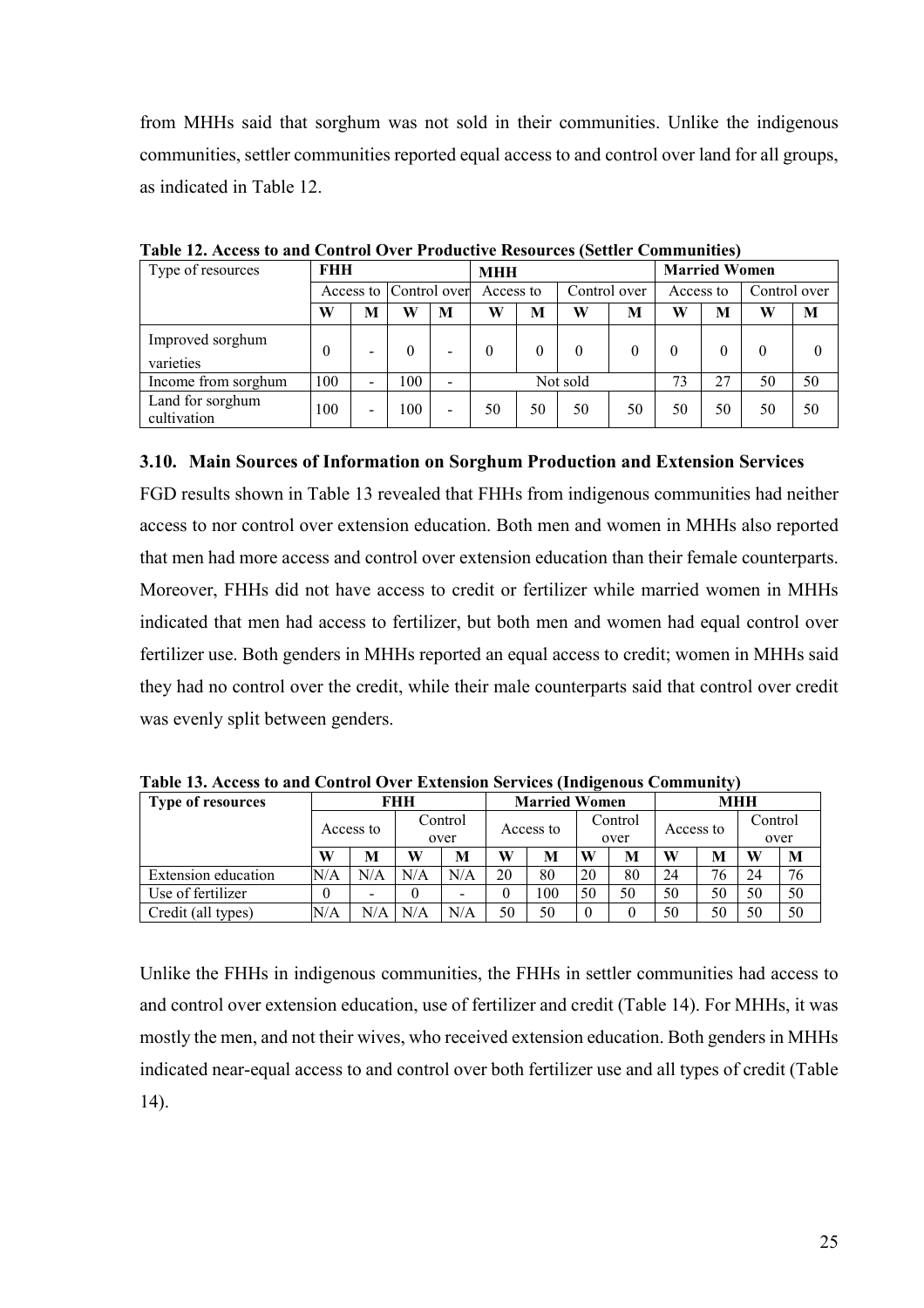| <b>Type of resources</b> | FHH       |          |              |   |           | <b>Married Women</b> |              |     | <b>MHH</b> |    |         |    |
|--------------------------|-----------|----------|--------------|---|-----------|----------------------|--------------|-----|------------|----|---------|----|
|                          | Access to |          | Control over |   | Access to |                      | Control over |     | Access to  |    | Control |    |
|                          |           |          |              |   |           |                      |              |     |            |    | over    |    |
|                          | W         | M        | W            | M | W         | M                    | W            | M   | W          | M  | W       | M  |
| Extension education      | 100       | $\theta$ | 00           | 0 |           | 100                  |              | 100 | 27         | 73 | 27      | 73 |
| Use of fertilizer        | 100       | $\theta$ | 100          | 0 | 50        | 50                   | 50           | 50  | 40         | 60 | 50      | 50 |
| Credit (all types)       | 100       | $\theta$ | 00           |   | 50        | 50                   | 50           | 50  | 50         | 50 | 50      | 50 |

<span id="page-26-1"></span>**Table 14. Access to and Control Over Extension Services (Settler Community)**

The only cropping method of sorghum by the indigenous FHHs is broadcasting, while that of male headed men and women showed that row planting is practiced by almost all (Table 15). The FHH households in settler communities dominantly practiced broadcasting, while the groups from MHHs (both men and married women) favored row planting. As shown in Table 15, the indigenous FHHs did not apply any fertilizer, while the married women and men in MHHs applied both organic and inorganic fertilizers. The settler communities also applied fertilizers to grow sorghum in the study areas.

| Group type                 | <b>Type of fertilizer</b> |      |            |     |           | <b>Cropping Method</b> |              |
|----------------------------|---------------------------|------|------------|-----|-----------|------------------------|--------------|
|                            | Compost                   | UREA | <b>NPS</b> | DAP | Non-users | Row<br>planting        | Broadcasting |
| FHH (indigenous)           |                           |      |            |     | 100       |                        | 100          |
| Married Women (indigenous) | 56                        | 20   | 24         |     |           | 86                     | 14           |
| MHH (indigenous)           | 31                        | 10   | 18         | 35  |           | 90                     | 10           |
| FHH (settlers)             | 52                        | 21   | 27         | N/A | N/A       | 24                     | 76           |
| Married Women (settlers)   | 49                        | 11   |            | 30  | 10        |                        | 23           |
| MHH (settlers)             | 27                        | 18   | 0          | 55  | N/A       | 80                     | 20           |

<span id="page-26-2"></span>**Table 15. Cropping Methods and Use of Inputs for Sorghum Production** 

# <span id="page-26-0"></span>**3.11. Priority Problems in Sorghum Production (Pair-wise ranking)**

The major constraints along the sorghum value chain showed marked differences between indigenous and settler communities. Women in indigenous FHHs and MHHs ranked striga as the top constraint and insect pests as the second constraint (Table 16). Men in indigenous MHHs ranked low soil fertility as the top constraint, but striga as the second constraint.

FGD responses from settler communities matched those from men in indigenous MHHs: low soil fertility, striga and lack of improved varieties were the top three constraints (Table 16). Married women in MHHs disagreed, reporting that the top constraint for sorghum production was high-priced fertilizer, followed by lack of improved varieties and the timely availability of fertilizer, respectively. Men in MHHs indicated the lack of land as a top concern, with low soil fertility and timely availability of fertilizer as the other main constraints.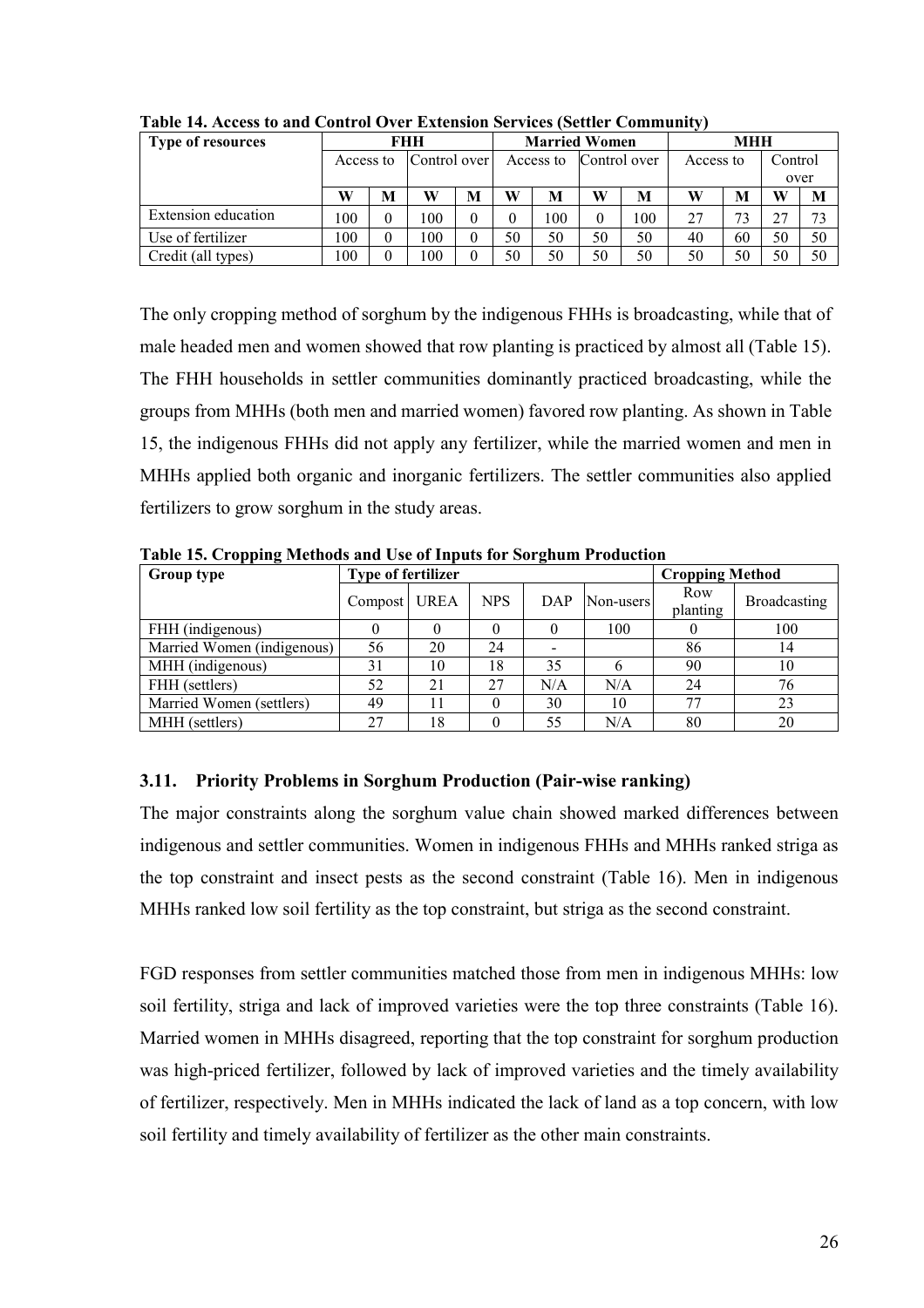| Type of constraints               |            | Indigenous        |                |                | <b>Settlers</b> |                |
|-----------------------------------|------------|-------------------|----------------|----------------|-----------------|----------------|
|                                   | <b>FHH</b> | Married Women MHH |                | <b>FHH</b>     | Married Women   | <b>MHH</b>     |
|                                   | Rank       | Rank              | Rank           | Rank           | Rank            | Rank           |
| Low soil fertility                | 3          | 7                 |                |                | 5               | $\overline{c}$ |
| <b>Striga</b>                     |            |                   | $\overline{2}$ | $\overline{c}$ | 6               | 11             |
| <b>Birds</b>                      | 8          | 3                 | 19             | 6              | 15              | 19             |
| Insects/pests                     | 2          | $\overline{c}$    | 14             | 5              | 12              | 18             |
| Diseases                          | 4          | 12                | 16             | 9              | 13              | 17             |
| Drought                           | 15         | 19                | 20             | 19             | 18              | 20             |
| Maturity time                     | 11         | 5                 | 17             | 8              | 14              | 16             |
| Lodging                           | 13         | 12                | 7              | 10             | 8               | 15             |
| Lack of improved varieties        | 7          | 4                 | 3              | 3              | $\mathfrak{D}$  | 10             |
| Prices of improved seed           | NP         | 13                | 4              | 14             | NP              | 13             |
| Quality of improved seed          | NP         | 17                | 8              | 15             | NP              | 14             |
| High price fertilizer             | NP         | 11                | 6              | 4              |                 | 7              |
| Timely availability of fertilizer | NP         | 15                | 10             | 16             | 3               | 3              |
| Credit                            | NP         | 8                 | 15             | 11             | 17              | 4              |
| Access to markets and information | 12         | 14                | 12             | 17             | 16              | 5              |
| Reasonable grain prices           | 10         | 18                | 13             | 18             | 11              | 9              |
| Lack of land                      | 14         | 16                | 9              | 12             | 9               |                |
| Lack of improved seeds provider   | 5          | 9                 | 5              | 13             | 4               | 6              |
| Low yield                         | 6          | 10                | 11             | 13             | 7               | 8              |
| Storage problems                  | 9          | 6                 | 18             | 7              | 10              | 12             |

<span id="page-27-1"></span>**Table 16. Constraints of Sorghum Production, Marketing and Utilization**

## <span id="page-27-0"></span>**3.12. Preferred Phenotypic Characteristics of Sorghum Varieties**

According to FGD results, farmers from both indigenous and settler communities had no access to improved sorghum varieties in the study area (Tables 11 and 12). However, farmers reported that they tried to select local preferred cultivars based on their knowledge and familiarity to the cultivars (Table 17).

FHHs in indigenous communities preferred a local variety, *Feide*. This variety was selected due to high grain yield, grain size, water-holding capacity, milling quality and ease of threshing. Married women preferred a variety called *Katama,* due to its early maturity and tolerance to bird damages. MHHs preferred white sorghum due to its high grain yield, grain quality, color, size, milling quality, bread/*kita*/*injera*-making qualities and taste.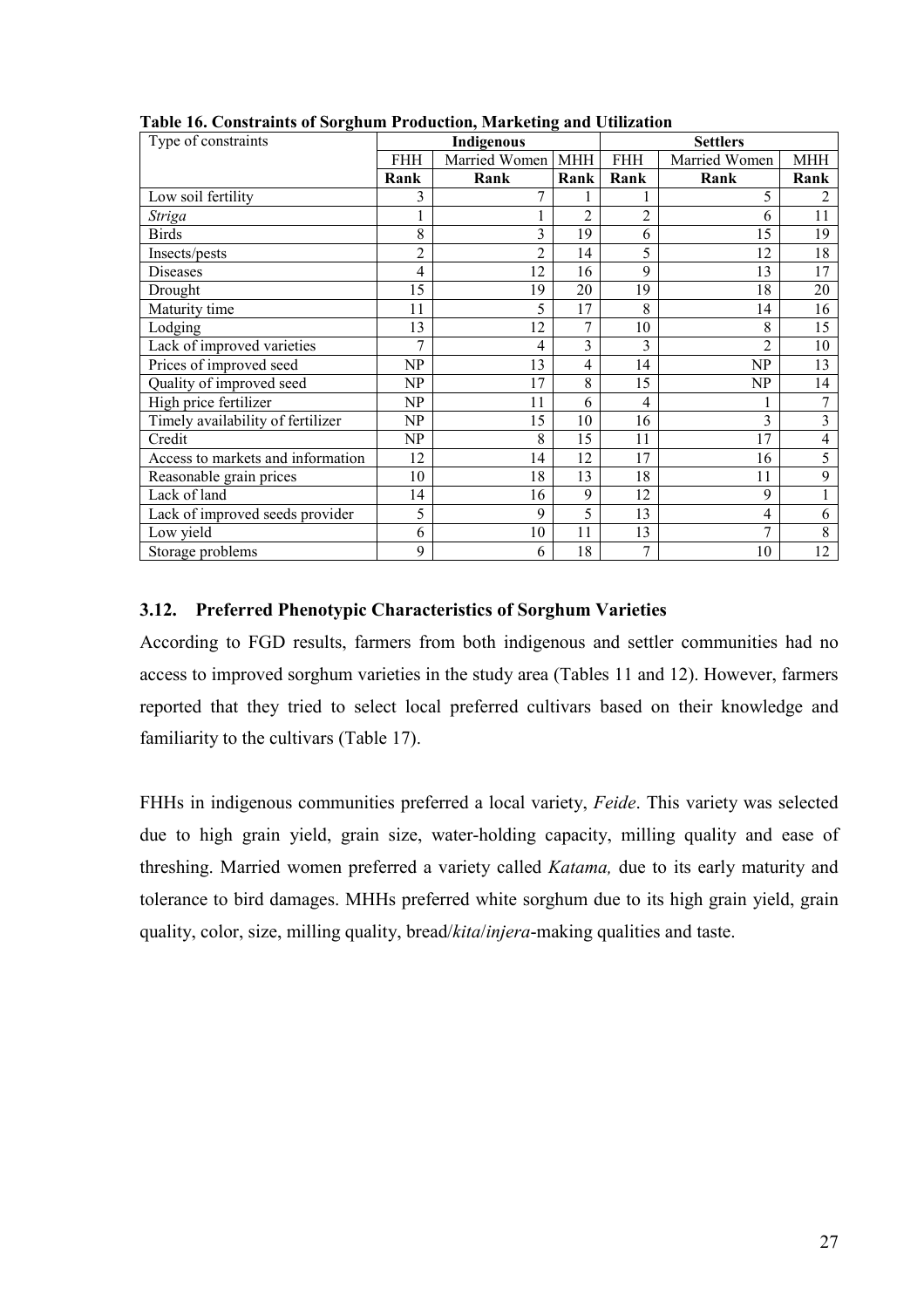| Group type                 | Variety name | <b>Preferred traits</b>                                                                                                                      |
|----------------------------|--------------|----------------------------------------------------------------------------------------------------------------------------------------------|
| FHH (Indigenous)           | Feide        | Grain yield, grain size, water<br>holding capacity, milling quality,<br>grain thresh ability                                                 |
| Married Women (Indigenous) | Katama       | Early maturity, bird<br>attack<br>tolerance                                                                                                  |
| MHH (Indigenous)           | White        | Grain yield, grain quality, grain<br>color and size, milling quality,<br>bread/kita-making quality, taste,<br><i>injera</i> -making quality. |
| FHH (settlers)             | White        | Grain yield, grain color and size,<br>water-holding capacity, cooking<br>time, injera-making and -keeping<br>quality                         |
| Married Women (settlers)   | White        | Grain yield, <i>injera</i> -making and -<br>keeping,                                                                                         |
|                            | Dabara       | Biomass production, bread/kita<br>making                                                                                                     |
| MHH (settlers)             | White        | Grain yield, grain quality                                                                                                                   |
|                            | Dalecha      | <i>Injera-making quality</i>                                                                                                                 |

<span id="page-28-1"></span>**Table 17. Farmer Preferred Traits for Sorghum**

The settler communities preferred different cultivars, as indicated in Table 17. FHHs preferred white sorghum over other types for its grain yield, biomass, grain color and size, water-holding capacity, cooking time, and *injera*-making quality. Married women in settler communities chose two varieties: the white variety due to its high grain yield and good injera-making qualities and *Dabara* for its biomass production and bread-making quality. MHHs said that white sorghum was preferred for its yield advantages and grain quality (as preferred at the market), while *Dalecha* was preferred for its *injera*-making quality.

## <span id="page-28-0"></span>**3.13. Major Storage Pests and Post-harvest Losses**

According to FGD results, most post-harvest losses for sorghum were due to humidity and storage pests, such as weevils and/or mice. All household types in the surveyed indigenous communities responded that more than 20% of sorghum grain was lost post-harvest. However, the post-harvest loss was much higher for settler communities, who said their losses ranged from 30% to 64%.

The main measures taken to minimize sorghum post-harvest losses included application of chemical tablets, mouse traps, hot pepper and *Neem*. Sometimes, sorghum was stored mixed with finger millet. Other biological control methods included using cats to control vermin and roasting the grain in an oven.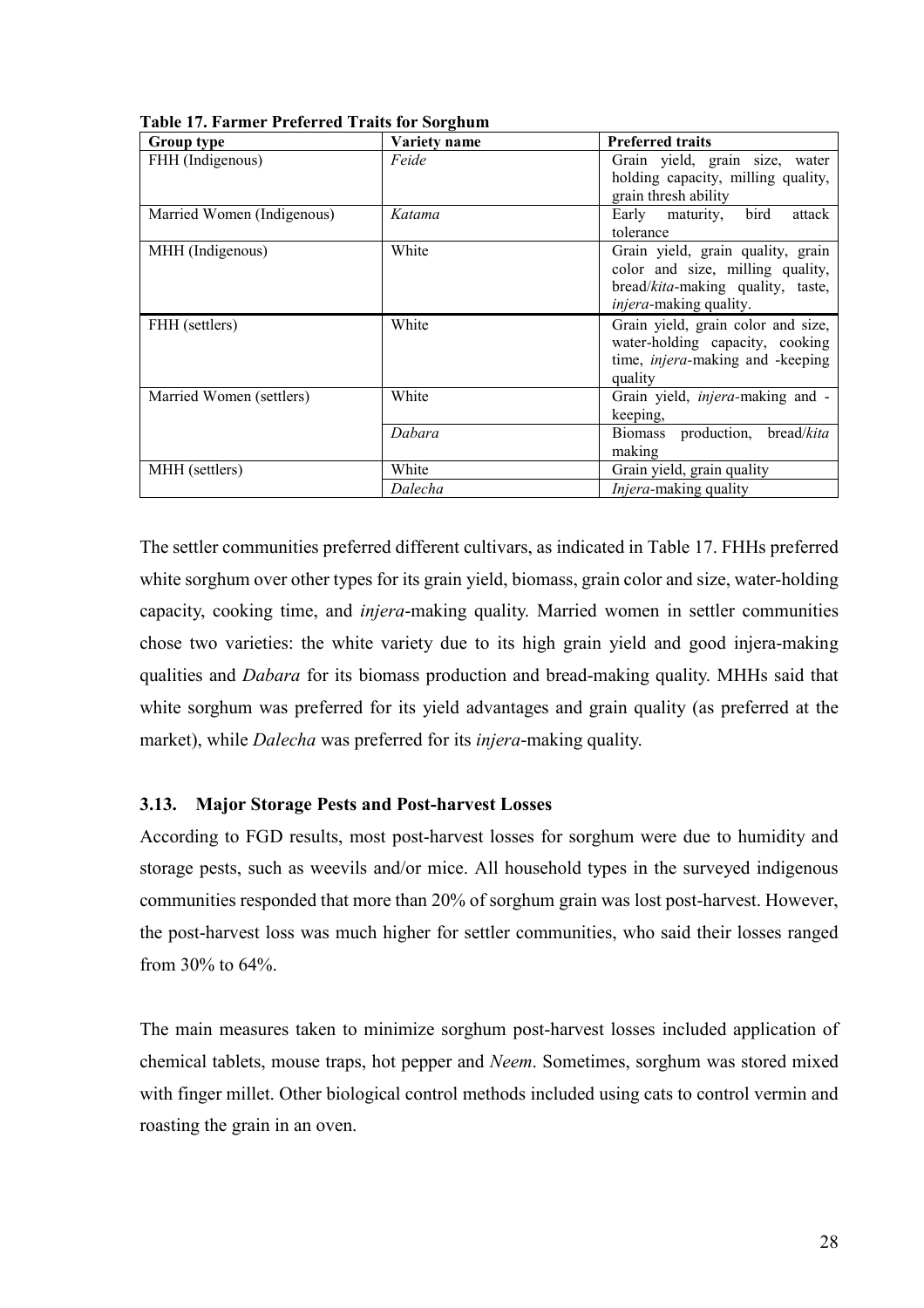## **4. Discussion**

<span id="page-29-0"></span>Sorghum has both economic and food importance for both settler and indigenous communities in Ethiopia's Assosa woreda, as shown in Figure 7. The majority of sorghum grain was utilized in the form of *injera*, porridge and *kita* (Figure 8). FHHs in indigenous communities used sorghum for making *injera*, fermented dough, *genfo*, and *kolo;* a very small amount of sorghum was used as feed for poultry and livestock. MHHs also used sorghum to prepare soft drinks for brewing purposes. Likewise, farmers in settler communities used sorghum grain primarily for human consumption.

A small portion of sorghum grain was used for brewing of soft (non-alcoholic) and alcoholic drinks such as *aleseliya and tella.* Figure 9 indicates that most of the sorghum grain utilized in brewing was used for alcoholic (*Tela* and *areke*), especially in settler communities This could have been due to the fact that FHHs participated in off-farm activities, such as selling *tela* or local drinks, with the remaining sorghum used for brewing soft drinks.

Communities in Assosa woreda also used sorghum stalks. Although the prime use for sorghum stover was cooking/fuel, farmers also utilized the stalks for mulching, fodder and construction purposes (Figure 10).



<span id="page-29-1"></span>Figure 7. Uses for sorghum grain, by household type and gender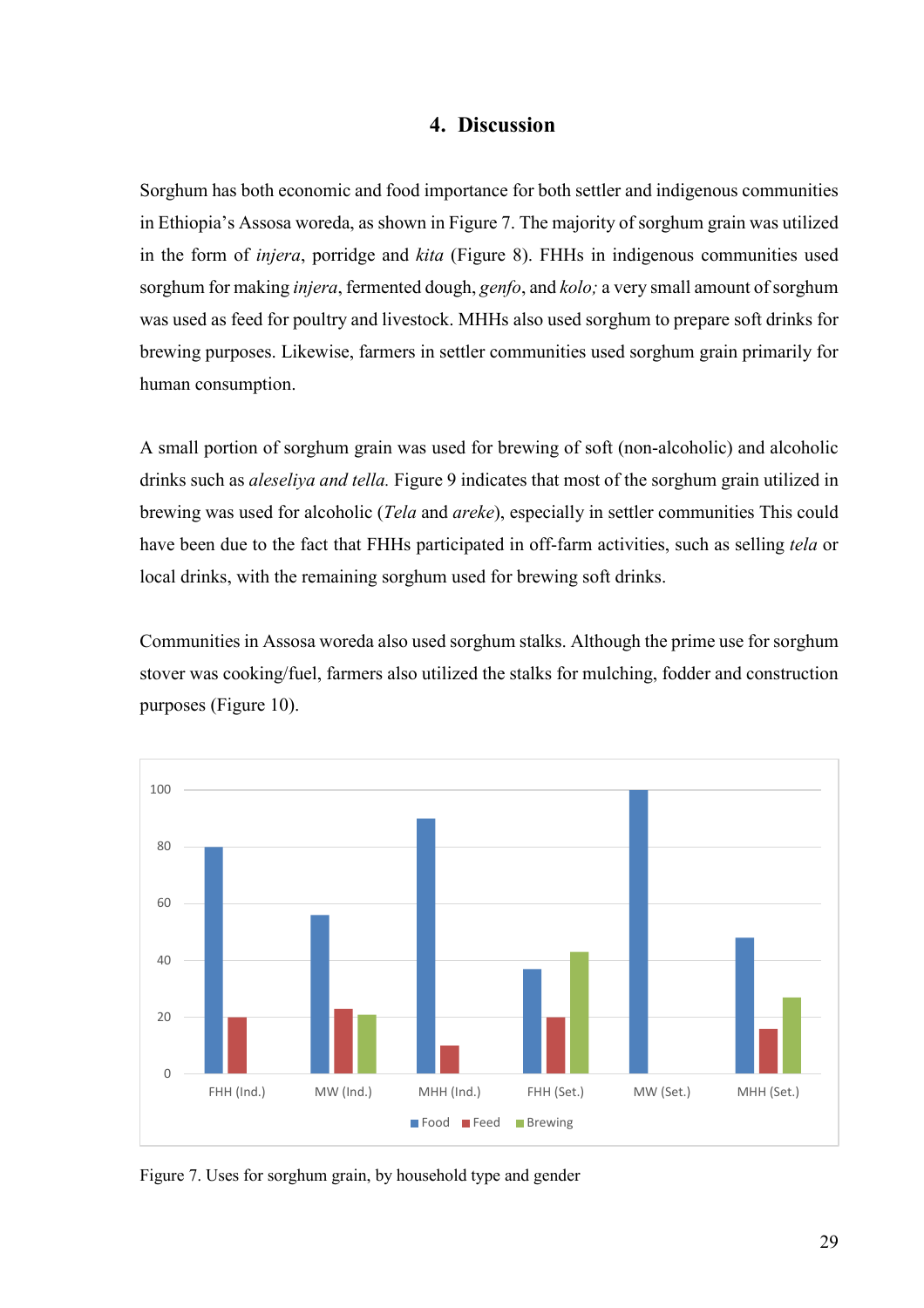

<span id="page-30-0"></span>Figure 8. Methods of preparing sorghum grain, by household type and gender



<span id="page-30-1"></span>Figure 9. Sorghum grain use in brewing beverages, by household type and gender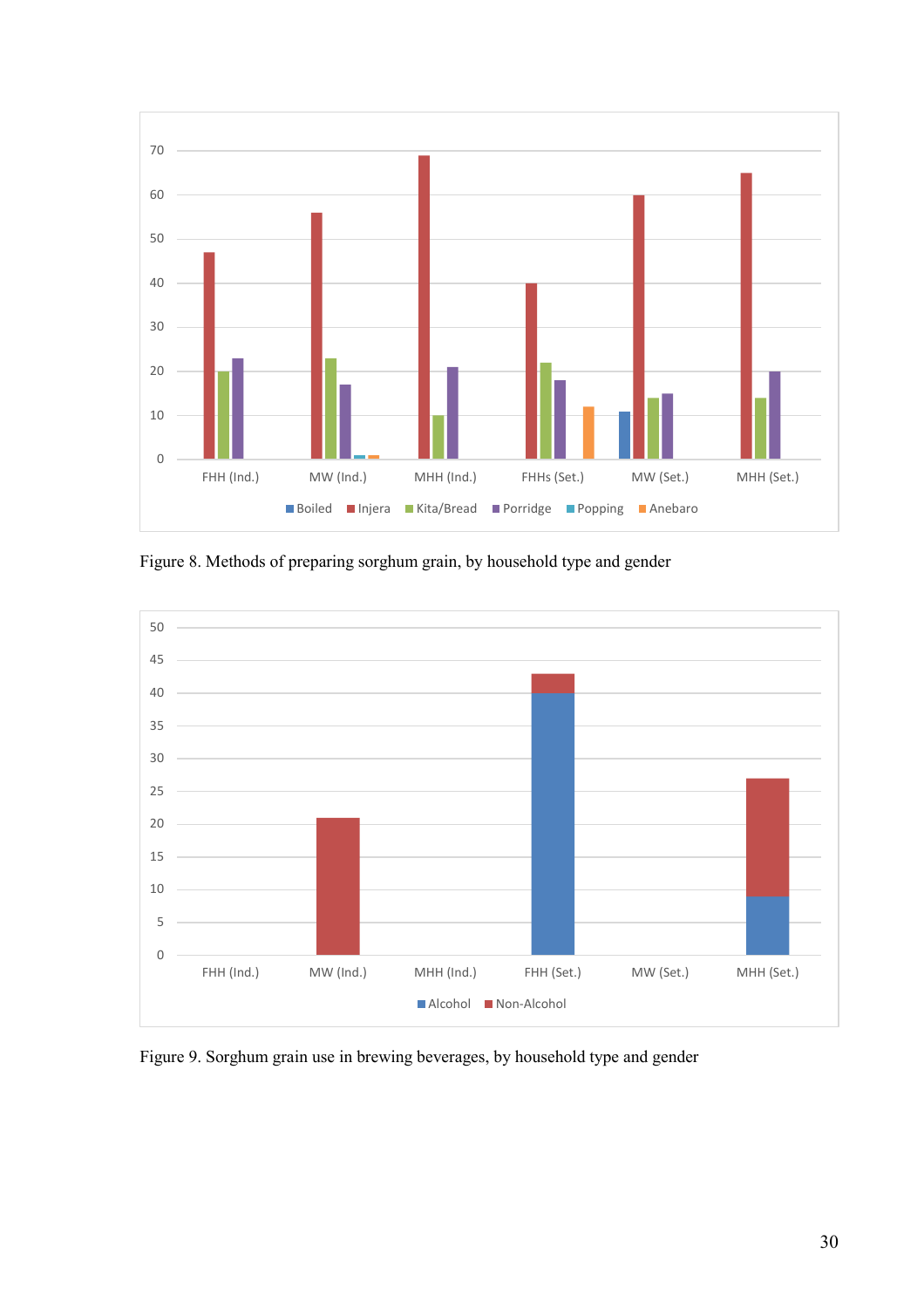

<span id="page-31-0"></span>Figure 10. Uses for sorghum stover by gender and community type

The important implication drawn from the information about sorghum use in these communities is that, when varieties are released in the area, *injera-*making and keeping qualities, followed by porridge and *kita*-making quality should to be considered. The community's multiple uses for sorghum (both grain and stover) also indicate that sorghum breeding programs should focus on both yield and bio-mass production. Thus, it would benefit farmers to consider stalk size and height during the variety development process. This could, for example, help minimize the workload for females, who gather firewood and other fuels.

Though sorghum is the major crop in the study area, farmers face a number of problems when accessing sorghum information and technology transfer. As a result, the woreda farmers have suffered from lack of access to information regarding improved sorghum varieties, extension services, and market information on inputs and outputs. Other challenges for sorghum production include; *striga* weed and termites. Research and development must create access to improved seeds, training on fertilizer rates and application times and other agronomic practices to improve production and productivity of sorghum in Assosa District.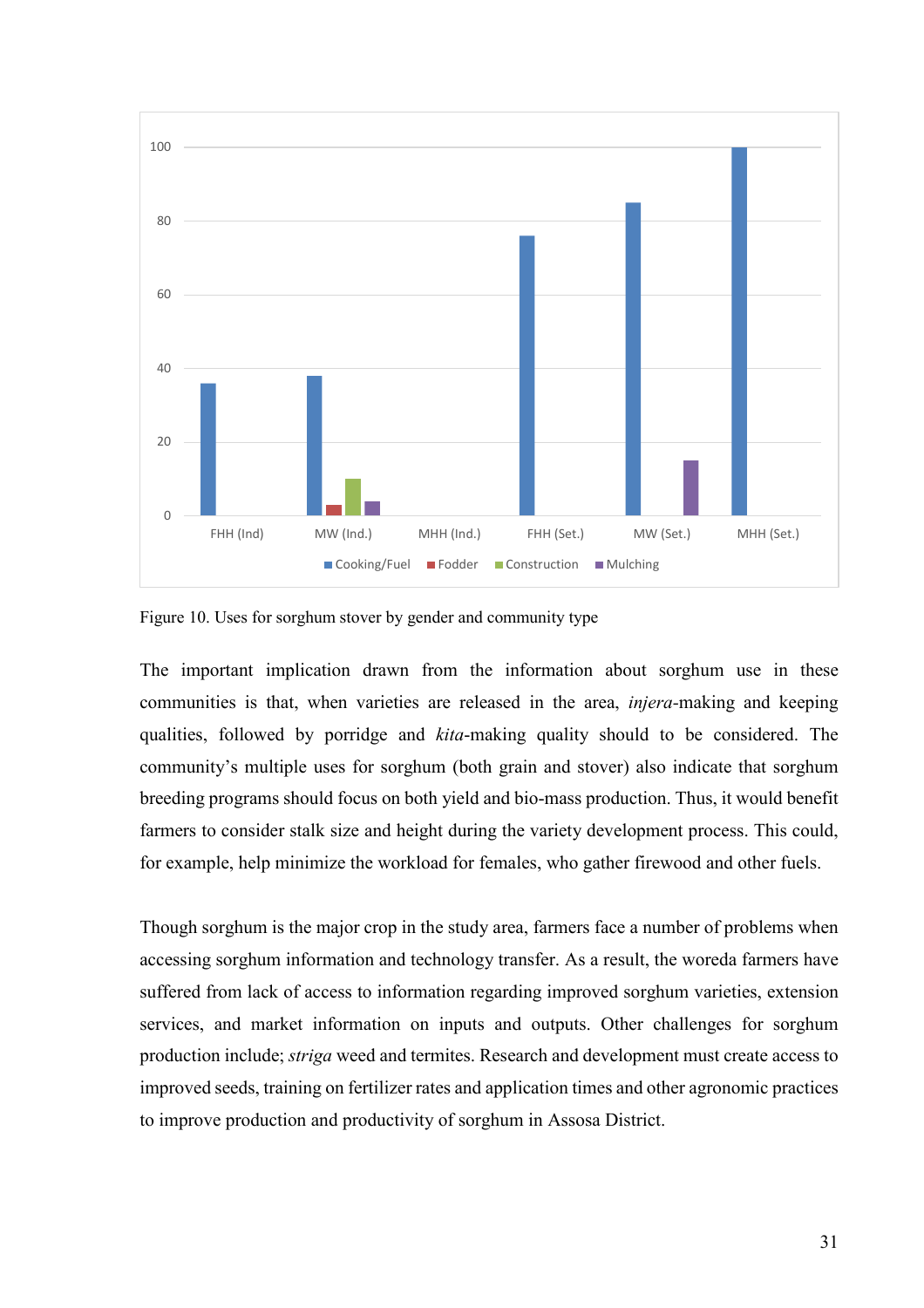This Ethiopian region is characterised by a wide range of agro-climatic conditions, which account for the enormous resources of agro-biodiversity complemented by the immense genetic diversity of various crop plants. Although the Assosa area is rich in local sorghum genetic diversity due to its humid and intermediate agro-ecological conditions, sorghum genotypes collected and/or released from other areas were not adapted to growing conditions in this woreda. As a result, releasing varieties adaptable to Assosa area was challenging; two high-yielding sorghum varieties were released in May 2015, but seed multiplication and delivering enough seed for farmers remained problematic.

Because sorghum is important in terms of food, feed and fuel in Assosa woreda, the role of gender in sorghum production process has been ignored historically. However, this research investigated the role of gender along sorghum value chain in communities within Assosa district. In addition to productive roles, the reproductive roles of gender were identified: women in the study area were responsible for a large percentage of sorghum production and had high labor contribution along the sorghum value chain. In addition to productive roles, women and girls were responsible for many reproductive activities such as food preparation, washing utensils, clothes, childbearing and children rearing, cleaning houses, fetching water, collecting fuel wood, clearing water sources, caring for elderly or sick persons, etc. For both communities (indigenous and settlers) the reproductive role of women was higher than men and boys, followed by girls.

At the time of this research, sorghum had the greatest area of cultivation in Assosa woreda, followed by maize. However, in terms of production, it remained the second cereal crop. Production trends showed an increase in both area coverage and production at the woreda level, while area coverage and production trends at the household level indicated little difference. This could be explained by the fact that annual production trend data were not collected for the FGDs; production trends could increase at the woreda level and decrease at the kebele level as socio-economic and farming systems change from year to year.

Sorghum production is also influenced by biotic and abiotic factors. The biotic and abiotic factors hindering sorghum production in the study area included striga, bird damage, shoot fly, low soil fertility, termites, low grain prices and shortages of farm land, among others. As a result of these factors, farmers substituted cash crops such as soybean, noug, groundnut, and other cereal crops like teff and maize. Therefore, research and development should develop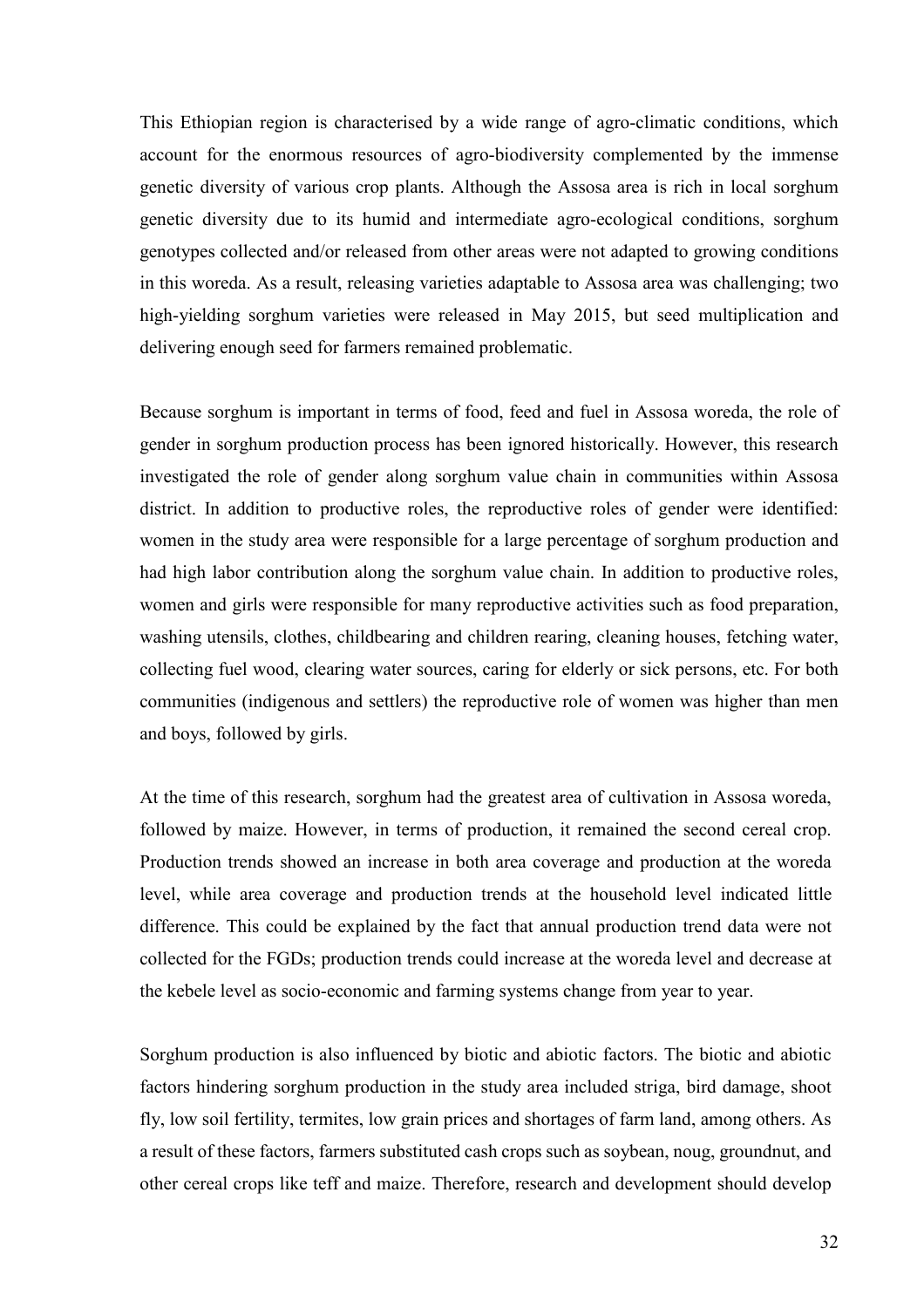and promote new sorghum varieties resistant to biotic and abiotic factors, creating market linkages along the sorghum value chain.

Generally, sorghum production in the study area was characterized by low input use, low soil fertility, limited access to extension services, lack of improved varieties, low grain price to attract mass production for market, weed infestations and low yield for both types of communities. Farmers in the area requested sorghum varieties that have high yields and resistance to disease, pests and striga. *injera-*, porridge-, and bread-making qualities were also major considerations for farmers' varietal preference.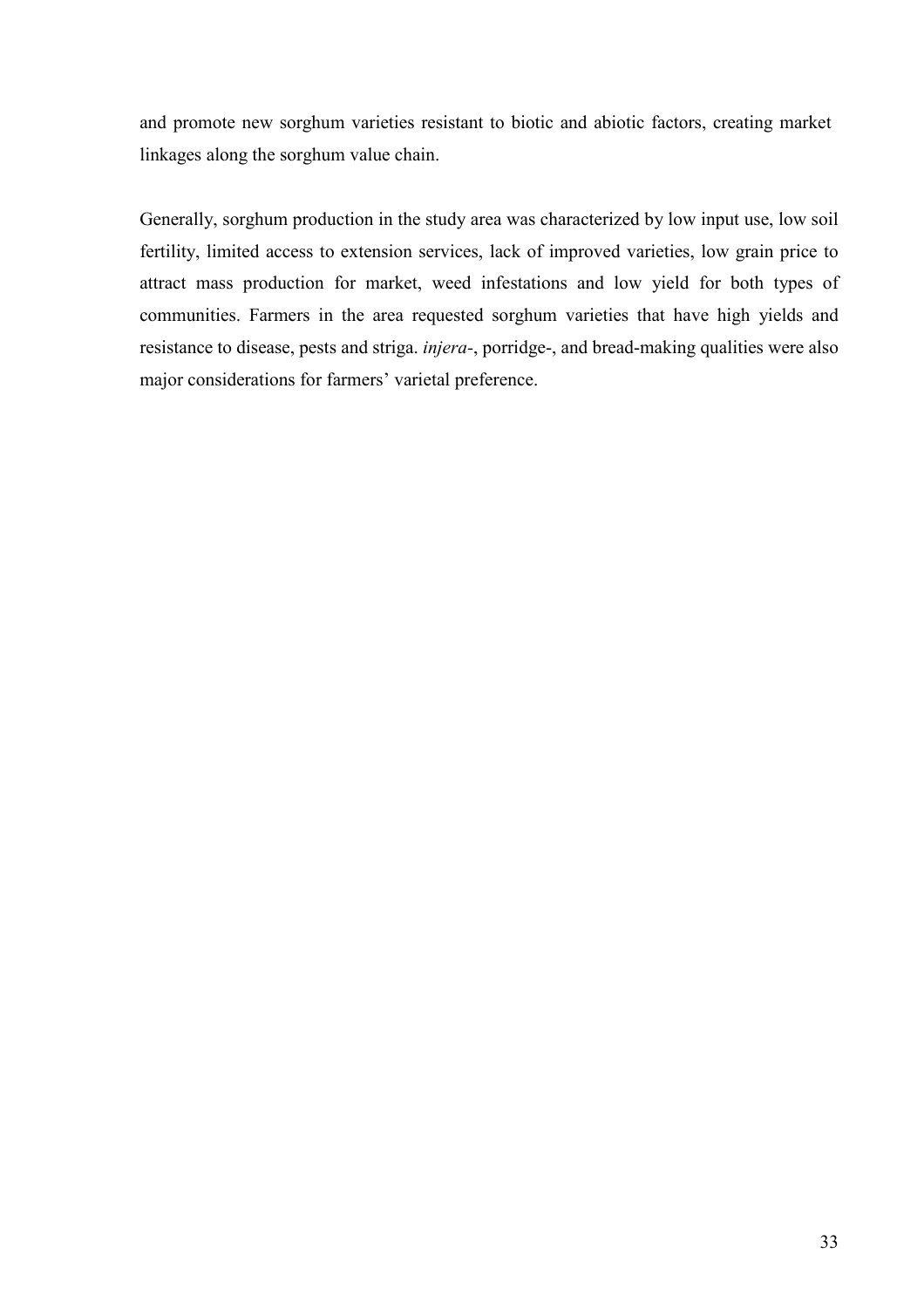# **5. Conclusions and Recommendations**

## <span id="page-34-1"></span><span id="page-34-0"></span>**5.1. Conclusions**

This study showed that sorghum had significant importance to smallholder farmers as a food source and economic livelihood, especially as it was the area's major crop for production and productivity. FGD results illustrated that households used sorghum grain for multiple purposes, including: food, feed, and brewing. Moreover, sorghum stalk was a major source of fuel for cooking. Although sorghum had multiple benefits, its area of production and productivity decreased as a result of biotic and abiotic factors, resulting in farmer substitution of maize, teff, soybean, groundnut and noug. Moreover, farmers in the study area had very limited access to input and output information and technology transfer. Thus, district farmers lacked access to information regarding improved sorghum varieties, extension services, market information on inputs and outputs.

With these factors in mind, this research also analyzed the reproductive and productive roles of household members by gender. We found that women and girls contributed significantly to the agriculture sector at a micro level by engaging in productive, reproductive and community services. However, their contribution was not recognized. Consequently, though the labor contribution of women remained at its highest level, research, extension and development interventions were skewed towards men. For this reason, women's participation in extension services, such as access to credit, improved seeds and fertilizers, and control over productive factors such as land was limited.

### <span id="page-34-2"></span>**5.2. Recommendations**

Though sorghum is an economically important crop in Ethiopia and in Benishangul Gumuz region in particular, the production, utilization, and marketing of this crop have not been researched adequately, nor have agronomic practices, post-harvest losses, gender roles, extension services or farmer preferences been identified. Furthermore, because sorghum is a staple food crop in Ethiopia, production, marketing and utilization concerns need to be identified so appropriate policy measures can be taken to enhance its production and productivity.

To solve the major production and marketing constraints along the sorghum value chain, the following recommendations are suggested for enhanced sorghum production and productivity in Assosa woreda: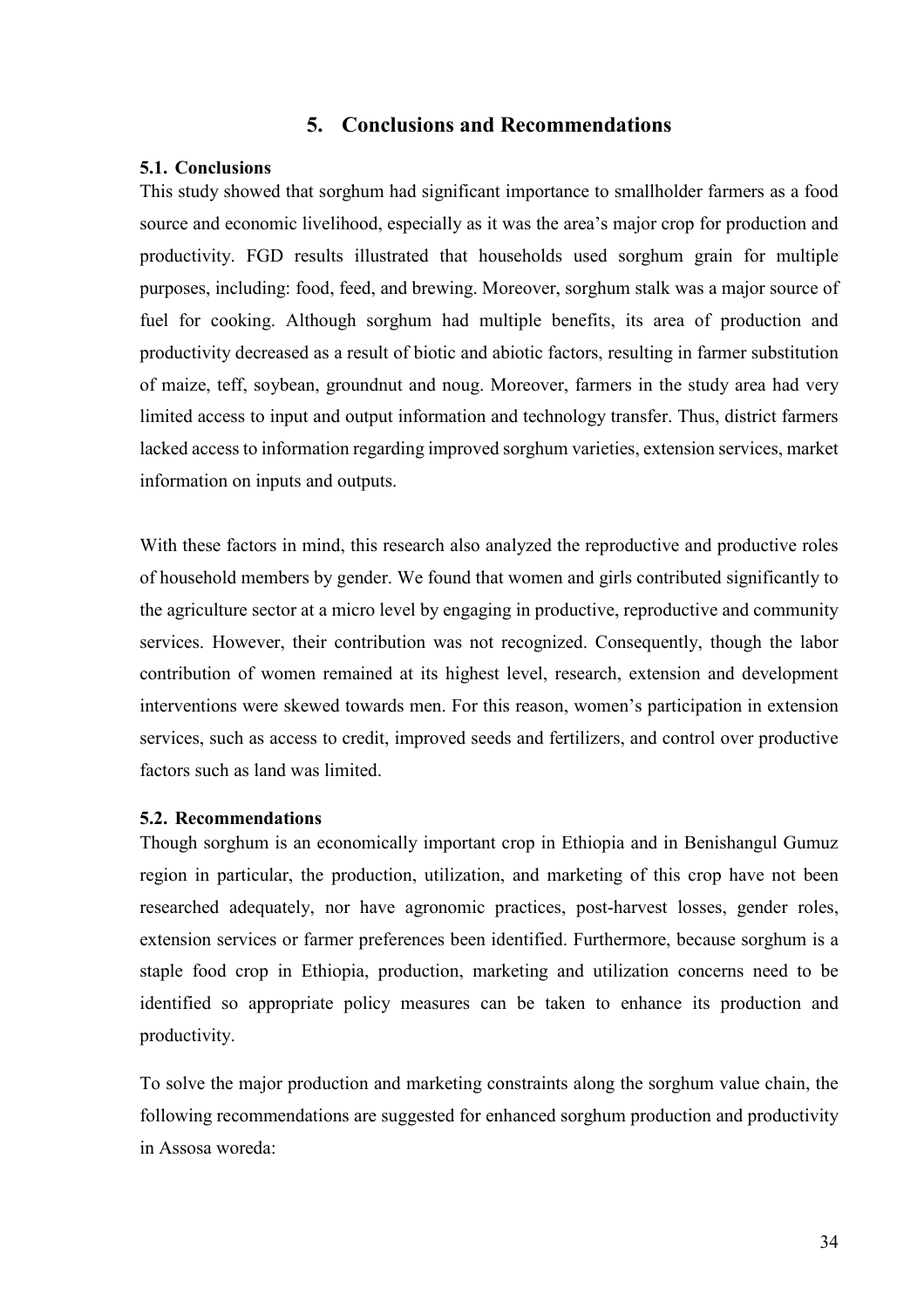- We suggest that further empirical evidence is needed on the role of gender in agriculture at the regional level, in order to craft appropriate policy and strategies to mainstream gender. Access to extension services and productive resources such as inputs, improved farm implements, extension education and credit should be created especially for FHHs. Training on sorghum productive activities should be targeted, based on the labor contribution of different genders and households to improve production and productivity.
- To ensure the availability of sorghum year-round, we suggest improved access to extension services, improved awareness of agronomic practices, and improved farm implements to increase production and productivity of sorghum crops.
- Although women and girls are responsible for much of the reproductive activities in a community, their leadership and political position is limited. This skews the decisionmaking processes at the community level. Consequently, we suggest that involving women and girls with decision-making processes and designing community policies and strategies would hasten economic growth and development.
- To improve production and productivity of sorghum, research and development should focus on striga-resistant sorghum varieties and create access to improved seeds.
- Farmers need improved training on fertilizer rates and application times and agronomic practices. Awareness must be created within FHHs on the use and importance of fertilizers. We suggest that training on recommended rates and times of fertilizer application be given to all family members. There should be a special focus on organic fertilizers that improve soil fertility; striga management practices to improve production and productivity of sorghum should also be integrated.
- The existing improved sorghum varieties should be promoted to smallholder farmers, and the breeding program should focus on generating striga-resistant varieties adaptable to the region's agro-ecologies.
- Farmers currently substitute teff, noug, soybean, and groundnut for sorghum. The threshold at which farmers (male and female) switch their production system from traditional to cash crops needs to be identified. Moreover, we suggest that intensification may help to maintain sorghum production for food.
- Gender perceptions on biomass, yield, *injera-*making, porridge-making and storage qualities must be considered when releasing new varieties. To minimize post-harvest losses, technologies like PICS bags should be promoted. Moreover, farmers'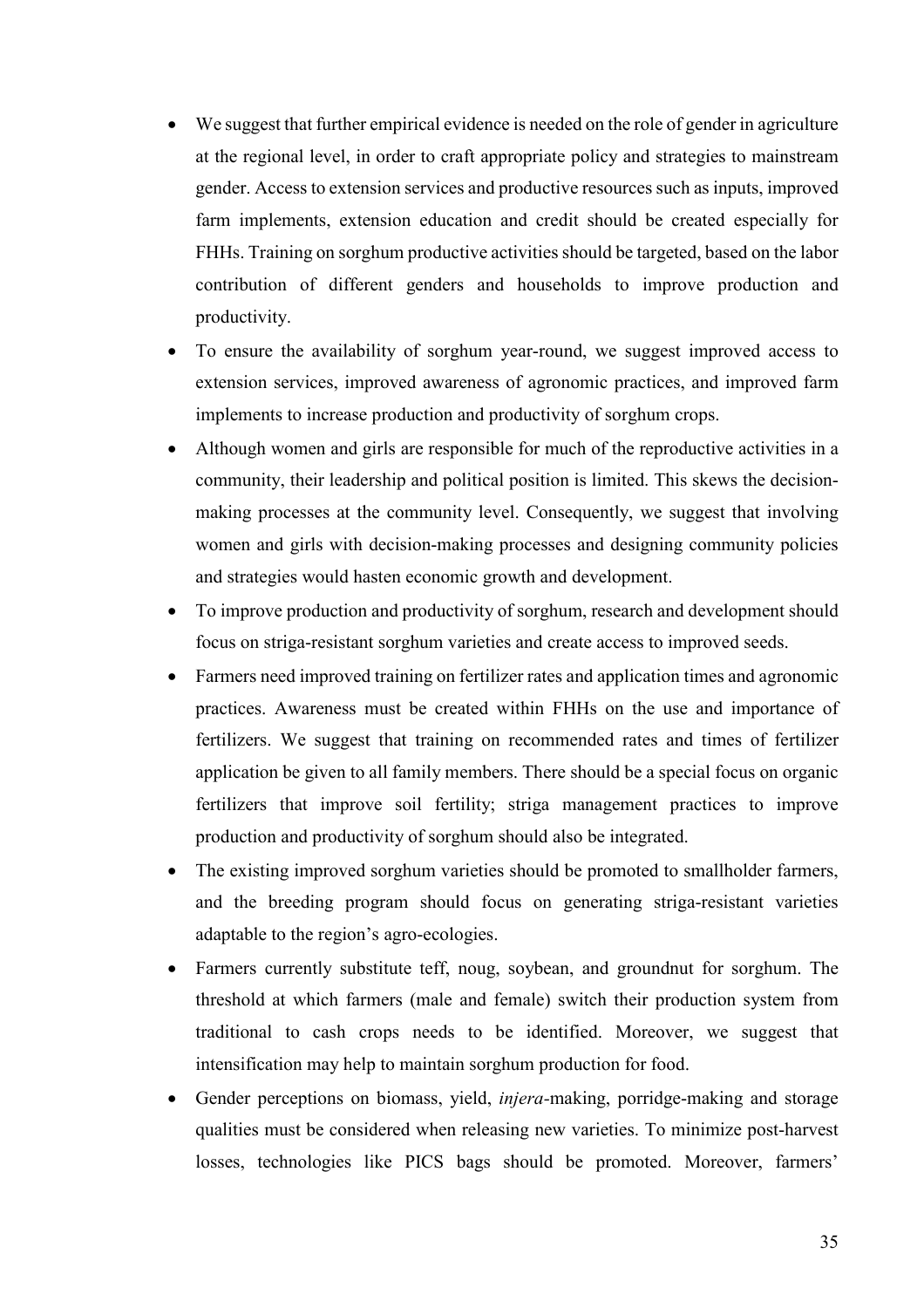indigenous knowledge on post-harvest pest management tools and techniques must be verified and investigated to minimize high post-harvest losses.

- For indigenous communities, research on appropriate intercropping patterns for sorghum and haricot bean should be identified. In addition, row planting should be developed and promoted to smallholder farmers, regardless of gender.
- Technologies that can assist with clearing activities in sorghum fields could minimize the work load of women along the sorghum value chain.
- Farm implements and management practices that could reduce weed infestation should be investigated and promoted to sorghum farmers to minimize the work load of women and girls in particular. Capacity-building activities on weed management should target women and girls in the indigenous communities.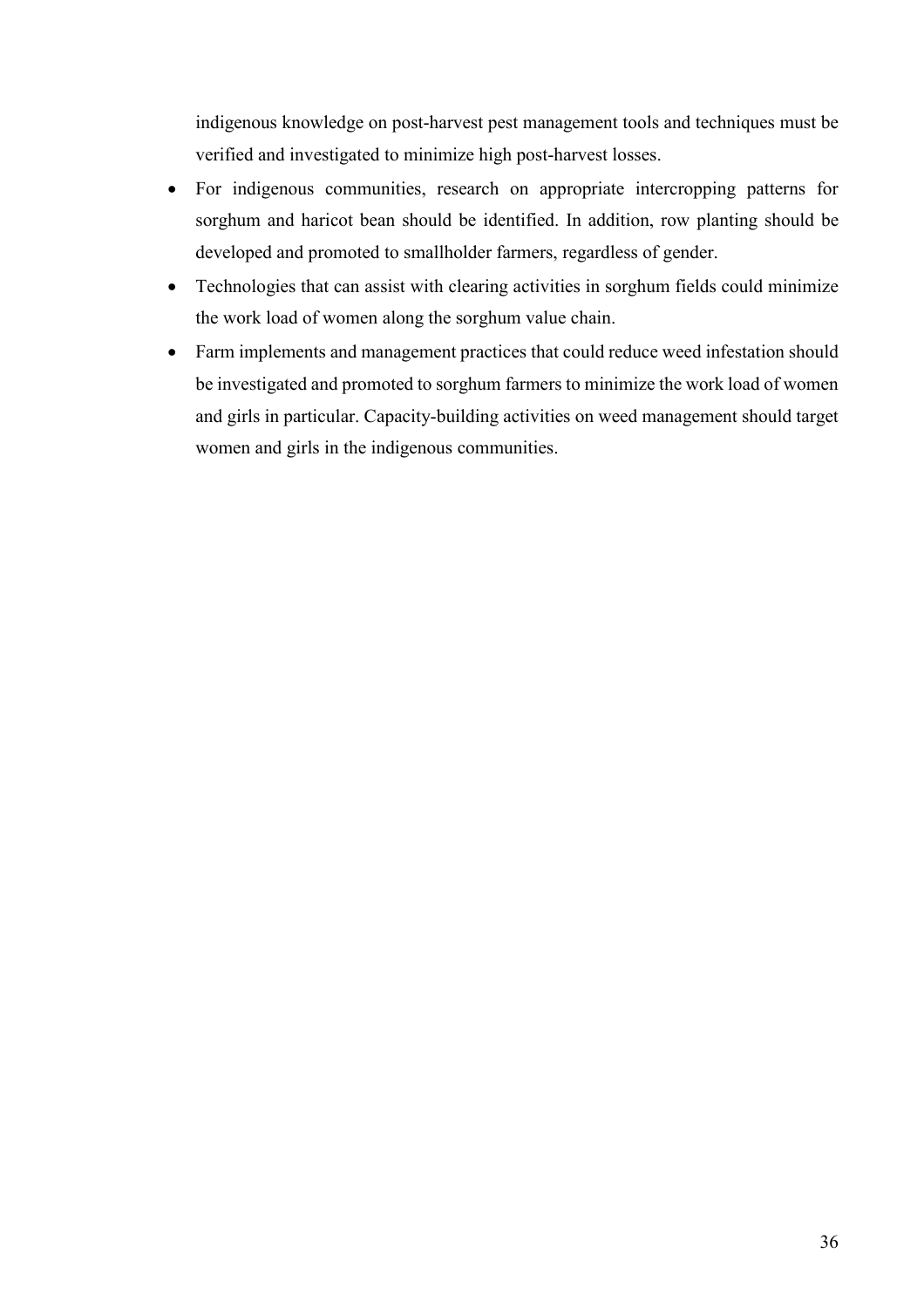# **6. References**

<span id="page-37-0"></span>AsARC (Assosa Agricultural Research Center). 2006. *Results of Farming System Survey in Benshangul Gumuz Regional State*. Ethiopian Institute of Agricultural Research; Assosa Agricultural Research Center. Assosa. (Un-published).

Assosa Woreda Agricultural and Rural Development office, 2017.

- Central Statistics Agency (CSA). 2013. Population Projection of Ethiopia for All Regions at Woreda Level from 2011–2017. Addis Ababa, Ethiopia.
- Central Statistics Agency (CSA). 2013. Report On Area and Production of Major Crops. Vol. 1. Addis Ababa, Ethiopia.
- Demeke M., Di Marcantonio F. (2013.) *Analysis of incentives and disincentives for sorghum in Ethiopia*. Technical notes series, MAFAP, FAO, Rome.